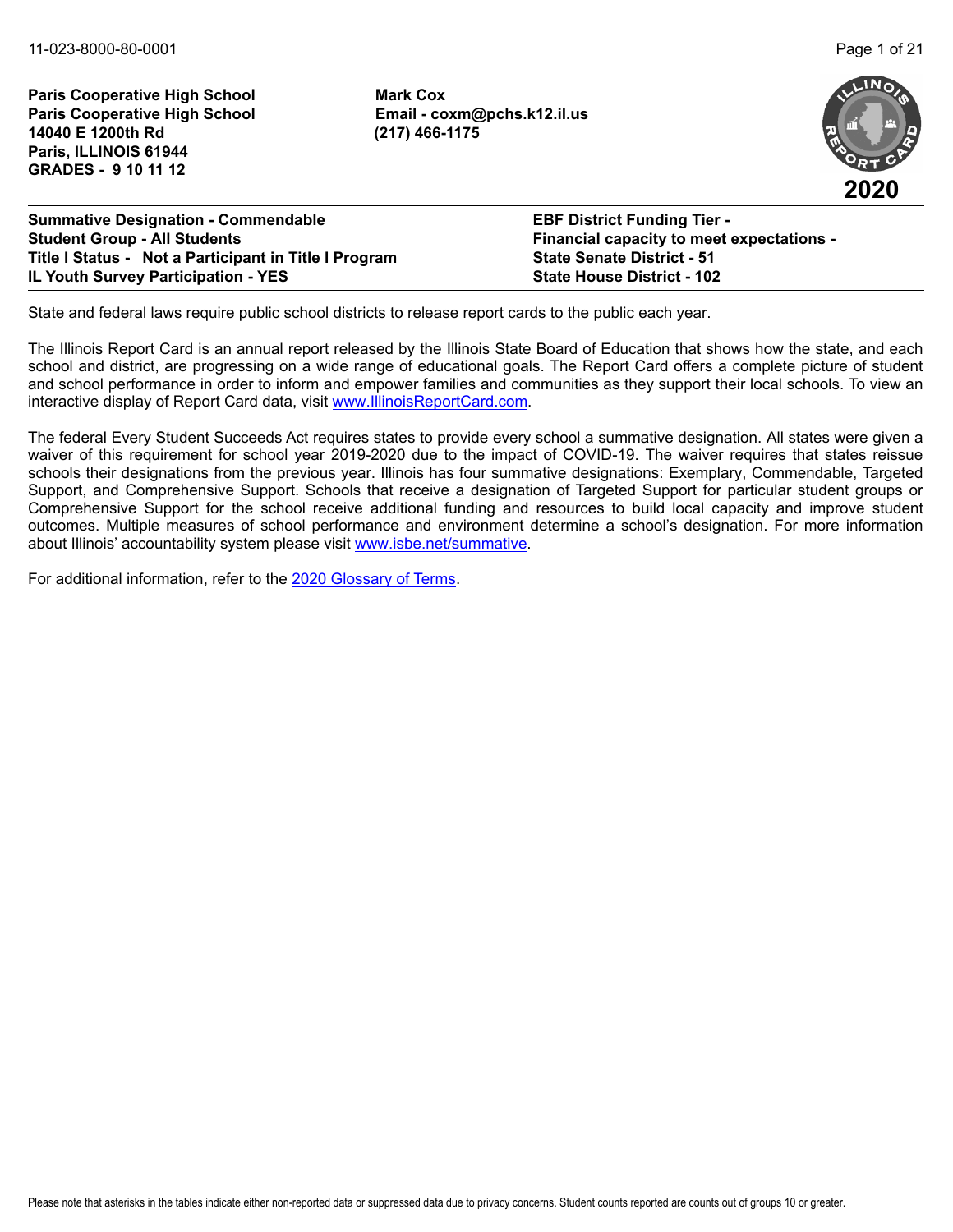|                 | <b>STUDENT ENROLLMENT</b> |         |              |                 |         |                                                   |                    |                         |                                                         |         |                      |                 |
|-----------------|---------------------------|---------|--------------|-----------------|---------|---------------------------------------------------|--------------------|-------------------------|---------------------------------------------------------|---------|----------------------|-----------------|
|                 | All                       | White   | <b>Black</b> | <b>Hispanic</b> | Asian   | <b>Native</b><br>Hawaiian<br>/Pacific<br>Islander | American<br>Indian | Two or<br>More<br>Races | <b>Children</b><br>with<br><b>Disabilities Learners</b> | English | Low<br><b>Income</b> | <b>Homeless</b> |
| School          | 552                       | 529     | $\star$      | 3               | 4       | $\star$                                           | $\star$            | 16                      | 61                                                      | *       | 262                  | 24              |
|                 |                           | 95.8%   | $\ast$       | 0.5%            | 0.7%    | *                                                 | *                  | 2.9%                    | 11.1%                                                   | *       | 47.5%                | 4.3%            |
| <b>District</b> | 552                       | 529     | $\star$      | 3               | 4       | $\star$                                           | $\star$            | 16                      | 61                                                      | *       | 262                  | 24              |
|                 |                           | 95.8%   | $\ast$       | 0.5%            | 0.7%    | *                                                 | *                  | 2.9%                    | 11.1%                                                   | *       | 47.5%                | 4.3%            |
| <b>State</b>    | 1,957,018                 | 929,443 | 324,212      | 519,982         | 102,732 | 2,035                                             | 4,936              | 73,678                  | 348,751                                                 | 245,502 | 949,618              | 38,890          |
|                 |                           | 47.5%   | 16.6%        | 26.6%           | 5.2%    | 0.1%                                              | 0.3%               | 3.8%                    | 17.8%                                                   | 12.5%   | 48.5%                | 2.0%            |
|                 |                           |         |              |                 |         |                                                   |                    |                         |                                                         |         |                      |                 |

**Student Enrollment** is based on Serving School.

**Children with Disabilities** are those students eligible to receive special education services through an IEP or support through a 504 plan. **English Learners** are students eligible for transitional bilingual programs. **Low Income** are students who receive or live in households that receive SNAP or TANF; are classified as homeless, migrant, runaway, Head Start, or foster children; or live in a household where the household income meets the USDA income guidelines to receive free or reduced-price meals.

**Homeless** students are those who do not have permanent and adequate homes.

|                 | <b>CHRONIC ABSENTEEISM RATE</b> |         |              |                 |         |                                       |          |                |                     |                         |          |               |
|-----------------|---------------------------------|---------|--------------|-----------------|---------|---------------------------------------|----------|----------------|---------------------|-------------------------|----------|---------------|
|                 |                                 |         |              |                 |         | <b>Native</b><br>Hawaiian<br>/Pacific | American | Two or<br>More | Children<br>with    | <b>Students</b><br>with | English  | Low           |
|                 | All                             | White   | <b>Black</b> | <b>Hispanic</b> | Asian   | <b>Islander</b>                       | Indian   | Races          | <b>Disabilities</b> | <b>IEPs</b>             | Learners | <b>Income</b> |
| <b>School</b>   | $\star$                         | $\star$ | $\star$      | $\star$         | $\star$ |                                       | $\star$  | *              | $\star$             | $\star$                 | *        |               |
| <b>District</b> | $\star$                         | $\star$ | $\star$      |                 |         |                                       | $\star$  |                | $\star$             |                         |          |               |
| <b>State</b>    | 11.0%                           | 7.8%    | 18.7%        | 12.5%           | 5.7%    | 10.0%                                 | 15.6%    | 13.0%          | 16.3%               | 16.9%                   | 11.3%    | 16.4%         |

**Users of this report should note that this data may have possibly been affected by the suspension of in-person instruction during the 2019-20 school year. While it was collected in accordance with ISBE data policy and validated through normal procedures, the state environment and policy changes resulting from the suspension of in-person instruction may have possibly affected the results. Thus, please use caution when interpreting results and trends.**

|                 | <b>ISTUDENT MOBILITY RATE</b> |      |        |       |              |                 |       |                 |          |        |                     |                 |          |         |
|-----------------|-------------------------------|------|--------|-------|--------------|-----------------|-------|-----------------|----------|--------|---------------------|-----------------|----------|---------|
|                 |                               |      |        |       |              |                 |       | <b>Native</b>   |          |        |                     |                 |          |         |
|                 |                               |      |        |       |              |                 |       | Hawaiian        |          | Two or | <b>Children</b>     | <b>Students</b> |          |         |
|                 |                               |      |        |       |              |                 |       | /Pacific        | American | More   | with                | with            | English  | Low     |
|                 | All                           | Male | Female | White | <b>Black</b> | <b>Hispanic</b> | Asian | <b>Islander</b> | Indian   | Races  | <b>Disabilities</b> | <b>IEPs</b>     | Learners | Income  |
| School          | 8.1%                          | 8.3% | 7.8%   | 7.7%  |              | $\star$         |       | $\star$         |          | 20.0%  | 13.0%               | 13.2%           |          | 11.7%   |
| <b>District</b> | 9.1%                          | 9.6% | 8.6%   | 8.8%  |              |                 |       |                 |          | 18.8%  | 15.3%               | 15.5%           |          | 13.6%   |
| <b>State</b>    | 6.2%                          | 6.5% | 5.8%   | 4.1%  | 11.8%        | 5.9%            | 6.1%  | 8.2%            | 8.6%     | 7.6%   | 6.2%                | 6.8%            | 7.4%     | $9.0\%$ |

**Students with IEPs** are those eligible to receive special education services.

Users of this report should note that this data may have possibly been affected by the suspension of in-person instruction during the 2019-20 school year. While it was collected **in accordance with ISBE data policy and validated through normal procedures, the state environment and policy changes resulting from the suspension of in-person instruction may have possibly affected the results. Thus, please use caution when interpreting results and trends.**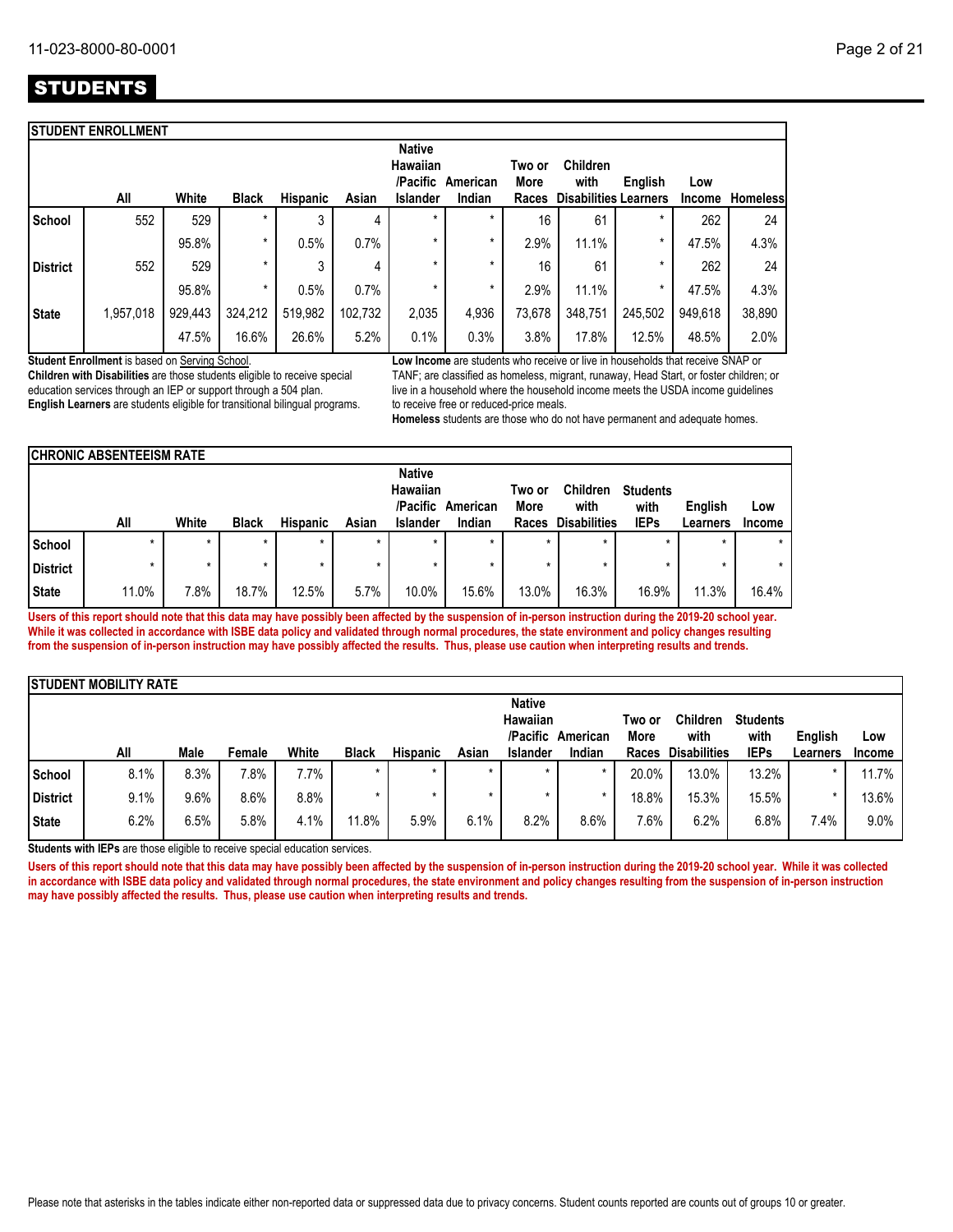# GIFTED STUDENTS

"Gifted Education" is defined as educational services, including differentiated curricula and instructional methods, designed to meet the needs of gifted children as defined in Article 14A of this code.

"Advanced Academic Program" is defined as a course of study to which students are assigned based on advanced cognitive ability or advanced academic achievement compared to local age peers and in which the curriculum is substantially differentiated from the general curriculum to provide appropriate challenge and pace. Note that gifted students are a subset of accelerated placement /advanced academic program students and are included in these metrics also.

| <b>ISTUDENTS ASSESSED FOR</b><br><b>GIFTEDNESS</b> |   |  |  |  |  |  |  |  |  |  |  |  |
|----------------------------------------------------|---|--|--|--|--|--|--|--|--|--|--|--|
| % Students<br># Students                           |   |  |  |  |  |  |  |  |  |  |  |  |
| School                                             |   |  |  |  |  |  |  |  |  |  |  |  |
| <b>District</b>                                    | ÷ |  |  |  |  |  |  |  |  |  |  |  |
| 165,182<br>7.6%<br><b>State</b>                    |   |  |  |  |  |  |  |  |  |  |  |  |

|          | <b>STUDENTS ASSESSED FOR GIFTEDNESS (Demographics)</b> |         |        |       |              |                 |         |                           |          |                |                 |          |         |
|----------|--------------------------------------------------------|---------|--------|-------|--------------|-----------------|---------|---------------------------|----------|----------------|-----------------|----------|---------|
|          |                                                        |         |        |       |              |                 |         | <b>Native</b><br>Hawaiian |          |                | <b>Students</b> |          |         |
|          |                                                        |         |        |       |              |                 |         | /Pacific                  | American | Two or<br>More | With            | English  | Low     |
|          | All                                                    | Male    | Female | White | <b>Black</b> | <b>Hispanic</b> | Asian   | <b>Islander</b>           | Indian   | Races          | <b>IEPs</b>     | Learners | Income  |
| School   |                                                        | $\star$ |        |       | $\star$      | $\star$         | $\star$ |                           |          | $\star$        |                 |          | $\star$ |
| District |                                                        | $\star$ |        |       | ÷            | ÷               | $\star$ |                           |          | ×              |                 |          | $\star$ |
| State    | 165,182                                                | 7.5%    | 7.7%   | 8.5%  | 4.7%         | 5.5%            | 18.4%   | 8.1%                      | 7.4%     | 9.1%           | 5.9%            | 6.3%     | 4.7%    |

|                          | <b>ISTUDENTS ASSESSED FOR GIFTEDNESS TAUGHT BY</b><br><b>IGIFTED-ENDORSED TEACHERS</b> |         |  |  |  |  |  |  |  |  |  |
|--------------------------|----------------------------------------------------------------------------------------|---------|--|--|--|--|--|--|--|--|--|
| # Students<br>% Students |                                                                                        |         |  |  |  |  |  |  |  |  |  |
| l School                 | $\star$                                                                                | $\star$ |  |  |  |  |  |  |  |  |  |
| District                 | $\star$                                                                                | $\star$ |  |  |  |  |  |  |  |  |  |
| <b>State</b>             | 19.414                                                                                 | 0.9%    |  |  |  |  |  |  |  |  |  |

|                 | <b>STUDENTS ASSESSED FOR GIFTEDNESS TAUGHT BY GIFTED-ENDORSED TEACHERS (Demographics)</b> |         |        |       |              |                 |         |                                                   |                    |                         |                                        |                     |               |
|-----------------|-------------------------------------------------------------------------------------------|---------|--------|-------|--------------|-----------------|---------|---------------------------------------------------|--------------------|-------------------------|----------------------------------------|---------------------|---------------|
|                 | All                                                                                       | Male    | Female | White | <b>Black</b> | <b>Hispanic</b> | Asian   | <b>Native</b><br>Hawaiian<br>/Pacific<br>Islander | American<br>Indian | Two or<br>More<br>Races | <b>Students</b><br>With<br><b>IEPs</b> | English<br>Learners | Low<br>Income |
| School          |                                                                                           | $\star$ |        |       | $\star$      |                 |         |                                                   |                    | $\star$                 | $\star$                                |                     |               |
| <b>District</b> |                                                                                           | $\star$ |        |       | $\star$      |                 | $\star$ |                                                   |                    |                         | $\star$                                |                     |               |
| <b>State</b>    | 19.414                                                                                    | 0.9%    | 0.9%   | 1.1%  | 0.3%         | 0.6%            | 2.7%    | 0.3%                                              | 0.7%               | 0.9%                    | 0.4%                                   | 0.4%                | 0.4%          |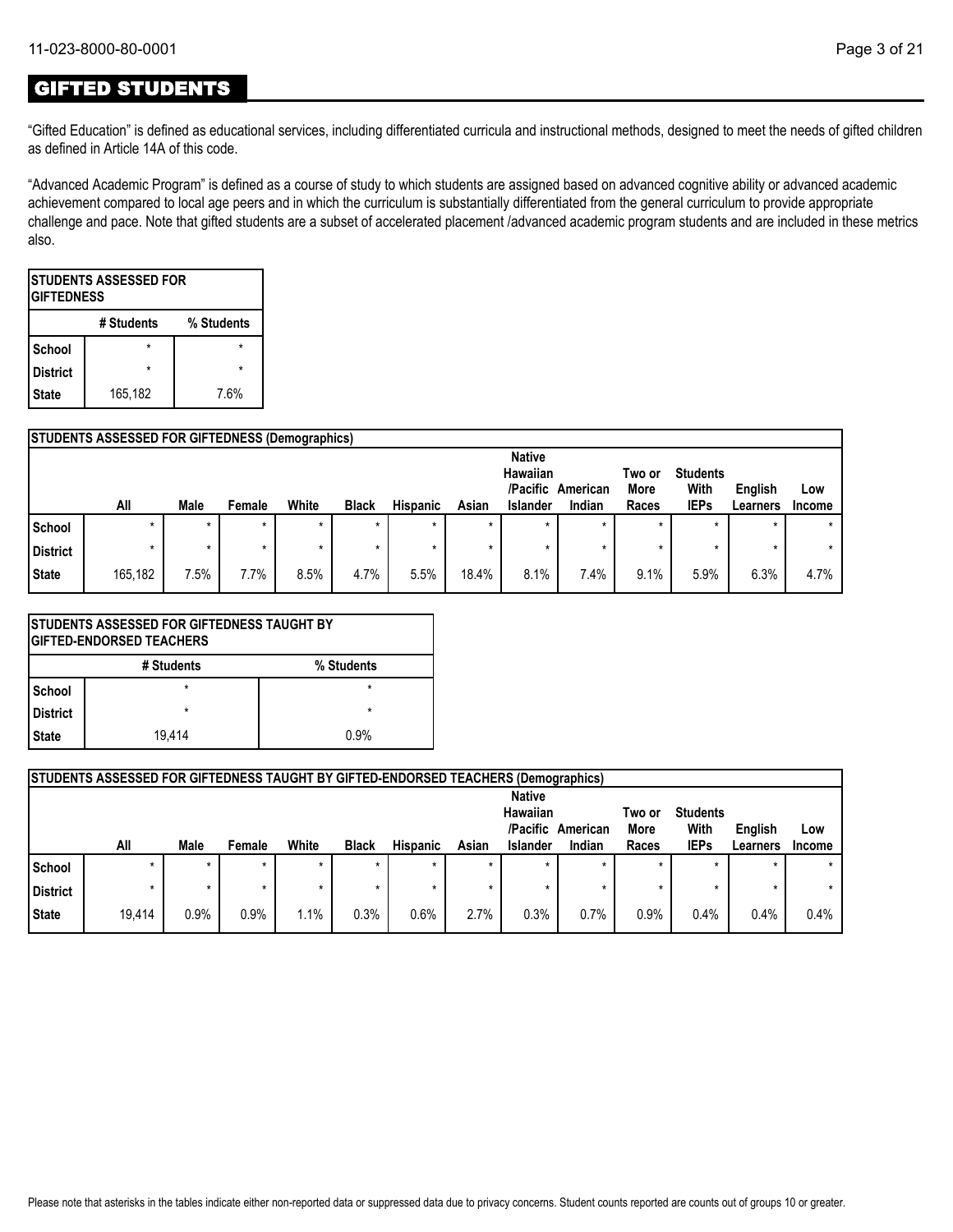## 11-023-8000-80-0001 Page 4 of 21

| <b>ISTUDENTS IDENTIFIED AS GIFTED</b> |            |            |  |  |  |  |  |  |  |  |  |
|---------------------------------------|------------|------------|--|--|--|--|--|--|--|--|--|
|                                       | # Students | % Students |  |  |  |  |  |  |  |  |  |
| l School                              | $\star$    | $\star$    |  |  |  |  |  |  |  |  |  |
| l District                            | $\star$    | $\star$    |  |  |  |  |  |  |  |  |  |
| <b>State</b>                          | 50,813     | 2.3%       |  |  |  |  |  |  |  |  |  |

## **STUDENTS IDENTIFIED AS GIFTED (Demographics)**

|                 |        |         |         |         |              |                 |         | <b>Native</b><br>Hawaiian |          | Two or      | <b>Students</b> |          |               |
|-----------------|--------|---------|---------|---------|--------------|-----------------|---------|---------------------------|----------|-------------|-----------------|----------|---------------|
|                 |        |         |         |         |              |                 |         | /Pacific                  | American | <b>More</b> | With            | English  | Low           |
|                 | All    | Male    | Female  | White   | <b>Black</b> | <b>Hispanic</b> | Asian   | Islander                  | Indian   | Races       | <b>IEPs</b>     | Learners | <b>Income</b> |
| School          | ÷      | $\star$ | $\star$ | $\star$ | $\star$      |                 |         | $\star$                   | $\star$  | $\star$     | $\star$         |          | $\star$       |
| <b>District</b> |        | $\ast$  |         |         | *            |                 |         |                           |          | $\star$     |                 |          | $\star$       |
| State           | 50,813 | 2.3%    | 2.4%    | 2.5%    | 1.1%         | $.4\%$          | $9.9\%$ | 3.4%                      | .3%      | 2.7%        | 0.6%            | 0.5%     | 1.0%          |

| ISTUDENTS IDENTIFIED AS GIFTED TAUGHT BY<br><b>GIFTED-ENDORSED TEACHERS</b> |                          |         |  |  |  |  |  |  |  |  |  |
|-----------------------------------------------------------------------------|--------------------------|---------|--|--|--|--|--|--|--|--|--|
|                                                                             | # Students<br>% Students |         |  |  |  |  |  |  |  |  |  |
| School                                                                      | $\star$                  | $\star$ |  |  |  |  |  |  |  |  |  |
| <b>District</b>                                                             | $\star$                  | $\star$ |  |  |  |  |  |  |  |  |  |
| <b>State</b>                                                                | 9.454                    | 0.4%    |  |  |  |  |  |  |  |  |  |

|          | STUDENTS IDENTIFIED AS GIFTED TAUGHT BY GIFTED-ENDORSED TEACHERS (Demographics)                |             |        |       |              |                 |         |                 |        |       |             |          |               |
|----------|------------------------------------------------------------------------------------------------|-------------|--------|-------|--------------|-----------------|---------|-----------------|--------|-------|-------------|----------|---------------|
|          | <b>Native</b><br>Hawaiian<br><b>Students</b><br>Two or<br>/Pacific<br>With<br>More<br>American |             |        |       |              |                 |         |                 |        |       | English     | Low      |               |
|          | All                                                                                            | <b>Male</b> | Female | White | <b>Black</b> | <b>Hispanic</b> | Asian   | <b>Islander</b> | Indian | Races | <b>IEPs</b> | Learners | <b>Income</b> |
| School   |                                                                                                | $\star$     |        | *     | $\star$      | $\star$         | $\star$ |                 |        |       |             |          |               |
| District |                                                                                                | $\star$     |        |       |              |                 | $\star$ | $\star$         |        |       |             |          |               |
| State    | 9,454                                                                                          | 0.4%        | 0.4%   | 0.5%  | 0.1%         | 0.2%            | $.9\%$  | 0.1%            | 0.3%   | 0.5%  | 0.1%        | 0.1%     | 0.1%          |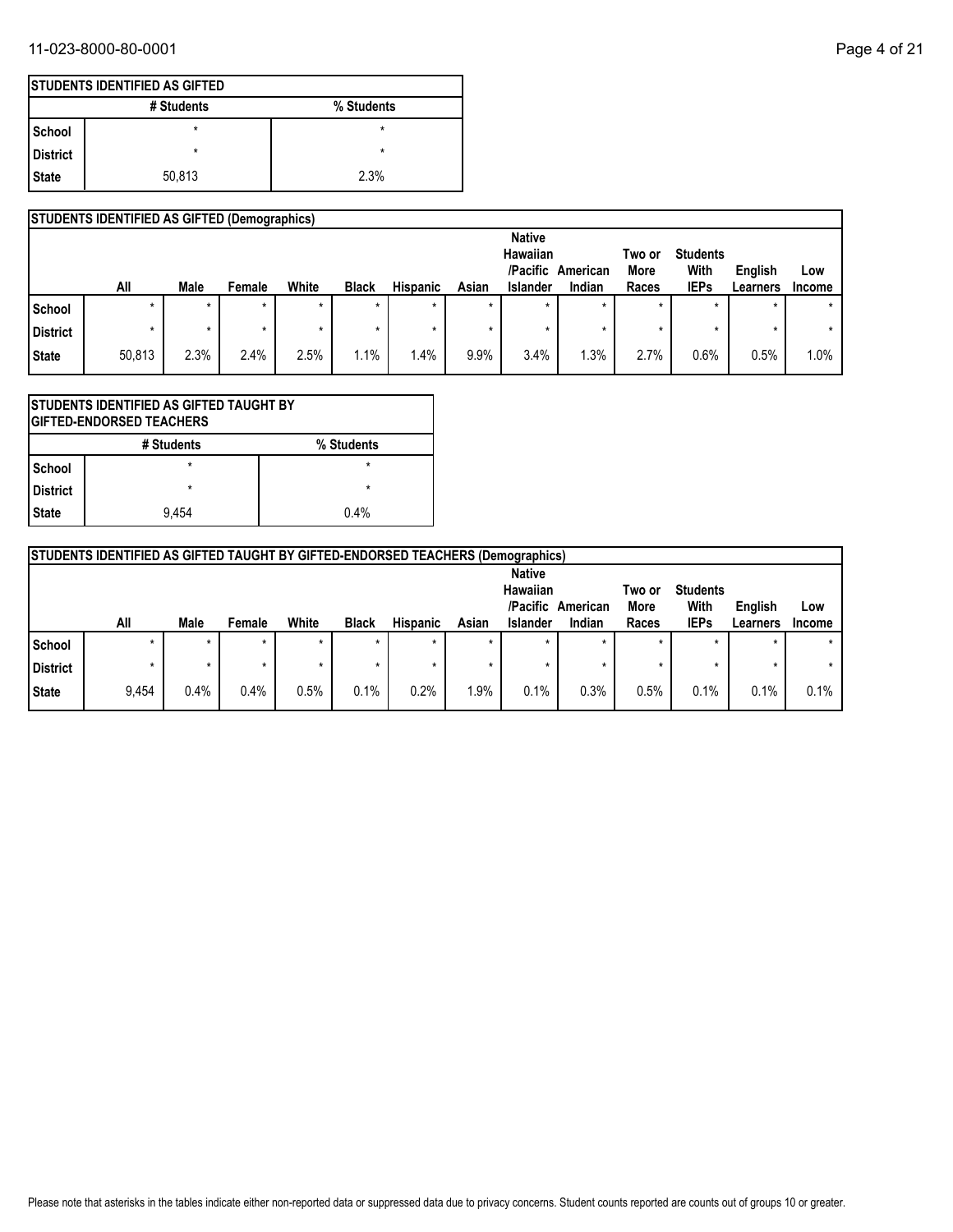| <b>TOTAL SCHOOL DAYS</b> |
|--------------------------|
|--------------------------|

| <b>Number of Days</b> |     |  |  |  |  |
|-----------------------|-----|--|--|--|--|
| School                |     |  |  |  |  |
| <b>District</b>       |     |  |  |  |  |
| <b>State</b>          | 175 |  |  |  |  |

**Users of this report should note that this data may have possibly been affected by the suspension of in-person instruction during the 2019-20 school year. While it was collected in accordance with ISBE data policy and validated through normal procedures, the state environment and policy changes resulting from the suspension of in-person instruction may have possibly affected the results. Thus, please use caution when interpreting results and trends.**

| % of 8TH GRADERS<br><b>PASSING ALGEBRA I</b> |       |  |  |  |
|----------------------------------------------|-------|--|--|--|
| School                                       |       |  |  |  |
| <b>District</b>                              |       |  |  |  |
| <b>State</b>                                 | 30.8% |  |  |  |

**Users of this report should note that this data may have possibly been affected by the suspension of in-person instruction during the 2019-20 school year. HOWEVER, based on the data collected and comparisons to historical data, the data collected for this collection cycle does not, in aggregate, exhibit greater variation than is normally observed from year to year.**

| <b>STUDENT-TO-STAFF RATIOS</b> |                                        |                                       |                                            |                         |  |  |  |  |
|--------------------------------|----------------------------------------|---------------------------------------|--------------------------------------------|-------------------------|--|--|--|--|
|                                | Pupil-<br><b>Teacher</b><br>Elementary | Pupil-<br><b>Teacher</b><br>Secondary | Pupil-<br><b>Certified</b><br><b>Staff</b> | Pupil-<br>Administrator |  |  |  |  |
| School                         | --                                     | --                                    | --                                         |                         |  |  |  |  |
| <b>District</b>                | *                                      | 18.7                                  | 14.3                                       | 184.0                   |  |  |  |  |
| <b>State</b>                   | 18.1                                   | 18.6                                  | 10.1                                       | 171.1                   |  |  |  |  |

| HEALTH<br>AND<br><b>WELLNESS</b><br>(days per week) |     |  |  |  |
|-----------------------------------------------------|-----|--|--|--|
| School                                              | 3.0 |  |  |  |
| <b>District</b>                                     | 3.0 |  |  |  |
| <b>State</b>                                        | 3.6 |  |  |  |

**Users of this report should note that this data may have possibly been affected by the suspension of in-person instruction during the 2019-20 school year. HOWEVER, based on the data collected and comparisons to historical data, the data collected for this collection cycle does not, in aggregate, exhibit greater variation than is normally observed from year to year.**

| <b>AVERAGE CLASS SIZE</b> (as of the first school day in May) |         |      |      |      |      |      |         |      |      |          |         |
|---------------------------------------------------------------|---------|------|------|------|------|------|---------|------|------|----------|---------|
| Grades                                                        |         |      |      |      |      |      |         |      |      | $9 - 12$ | Overall |
| School                                                        | $\star$ |      |      |      |      |      | $\star$ |      |      | 15.2     | 14.5    |
| <b>District</b>                                               |         |      |      |      |      |      |         |      |      | 15.2     | 14.5    |
| <b>State</b>                                                  | 19.1    | 20.8 | 21.2 | 21.9 | 22.0 | 22.6 | 23.1    | 23.0 | 22.5 | 21.6     | 21.7    |

|          | <b>TEACHER INFORMATION</b> (Full-Time Equivalents) |       |        |        |              |                 |         |                 |                   |        |          |
|----------|----------------------------------------------------|-------|--------|--------|--------------|-----------------|---------|-----------------|-------------------|--------|----------|
|          |                                                    |       |        |        |              |                 |         | <b>Native</b>   |                   |        |          |
|          |                                                    |       |        |        |              |                 |         | Hawaiian        |                   | Two or |          |
|          | Total                                              |       |        |        |              |                 |         |                 | /Pacific American | More   |          |
|          | <b>Number</b>                                      | Male  | Female | White  | <b>Black</b> | <b>Hispanic</b> | Asian   | <b>Islander</b> | Indian            |        | Unknownl |
|          |                                                    |       |        |        |              |                 |         |                 |                   | Races  |          |
| District | 36                                                 | 44.6% | 55.4%  | 100.0% | $\star$      | $\star$         | $\star$ |                 |                   |        |          |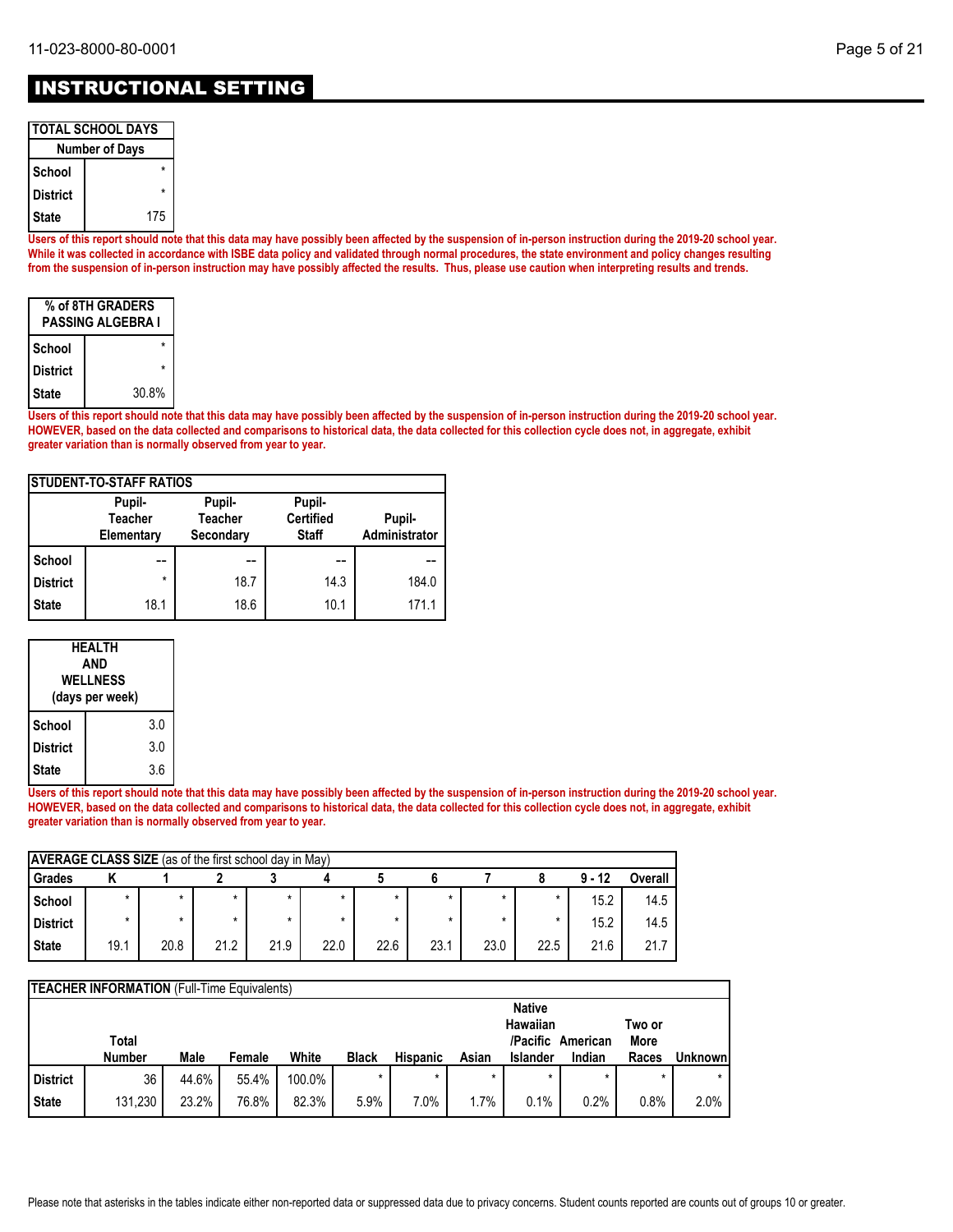#### 11-023-8000-80-0001 Page 6 of 21

|                 | <b>TEACHER INFORMATION (Experience)</b>                    |                                                                |                                                |
|-----------------|------------------------------------------------------------|----------------------------------------------------------------|------------------------------------------------|
|                 |                                                            | $%$ of                                                         | $%$ of                                         |
|                 | Average<br><b>Teaching</b><br><b>Experience</b><br>(Years) | <b>Teachers</b><br>with<br><b>Bachelor's</b><br><b>Degrees</b> | <b>Teachers</b><br>with<br>Master's<br>& Above |
| <b>School</b>   |                                                            |                                                                |                                                |
| <b>District</b> | 15.7                                                       | 70.7%                                                          | 29.3%                                          |
| <b>State</b>    | 13.4                                                       | 39.6%                                                          | 59.8%                                          |

| <b>ITEACHER RETENTION RATE</b> |       |  |                 | <b>IPRINCIPAL TURNOVER (Count)</b> |
|--------------------------------|-------|--|-----------------|------------------------------------|
| l School                       | 59.2% |  | School          | 3.0                                |
| <b>District</b>                | 59.2% |  | <b>District</b> | 2.0                                |
| l State                        | 85.9% |  | <b>State</b>    | 2.0                                |

## **TEACHER ATTENDANCE RATE**

| School          |       |
|-----------------|-------|
| <b>District</b> | 81.5% |
| <b>State</b>    | 86.6% |

**Users of this report should note that this data may have possibly been affected by the suspension of in-person instruction during the 2019-20 school year. While it was collected in accordance with ISBE data policy and validated through normal procedures, the state environment and policy changes resulting from the suspension of in-person instruction may have possibly affected the results. Thus, please use caution when interpreting results and trends.**

| <b>TEACHER EVALUATION RATE</b> |       |  |  |  |
|--------------------------------|-------|--|--|--|
| School                         |       |  |  |  |
| <b>District</b>                | 90.0% |  |  |  |
| <b>State</b>                   | 98.7% |  |  |  |

**Users of this report should note that this data may have possibly been affected by the suspension of in-person instruction during the 2019-20 school year. While it was collected in accordance with ISBE data policy and validated through normal procedures, the state environment and policy changes resulting from the suspension of in-person instruction may have possibly affected the results. Thus, please use caution when interpreting results and trends.**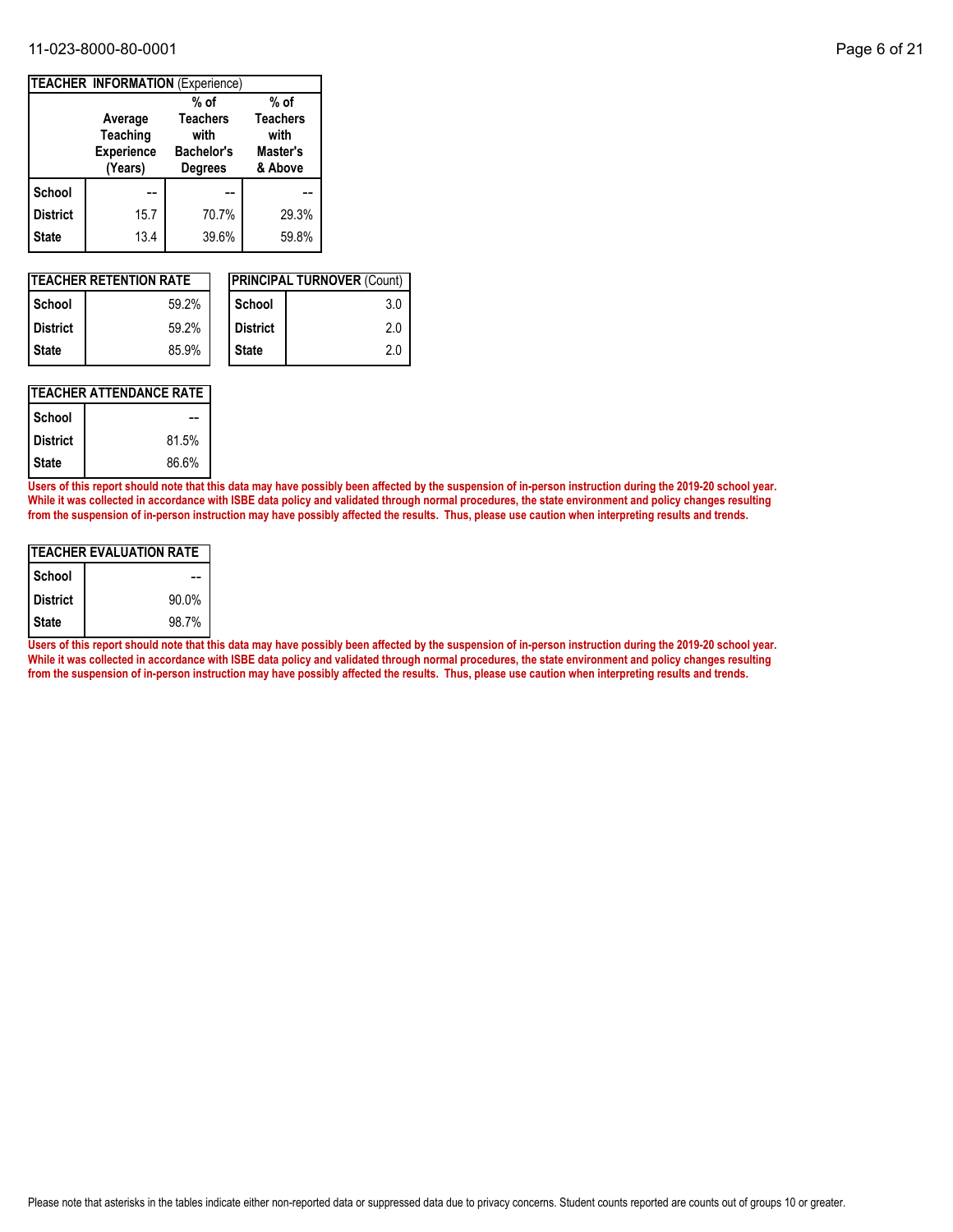# SCHOOL DISTRICT FINANCES

#### **AVERAGE TEACHER/ADMINISTRATOR SALARIES**





| <b>REVENUE BY SOURCE 2018-19</b> |                 |            |         | <b>EXPENDITURE BY FUND 2018-19</b>  |                 |            |         |
|----------------------------------|-----------------|------------|---------|-------------------------------------|-----------------|------------|---------|
|                                  | <b>District</b> | District % | State % |                                     | <b>District</b> | District % | State % |
| <b>Local Property Taxes</b>      |                 |            |         | l Education                         |                 |            | $\star$ |
|                                  |                 |            |         | <b>Operations &amp; Maintenance</b> |                 |            |         |
| <b>Other Local Funding</b>       |                 |            | $\star$ | Transportation                      |                 |            | $\star$ |
|                                  |                 |            |         | Debt Service                        |                 |            |         |
| <b>Evidence-Based Funding</b>    |                 |            | $\ast$  | <b>Tort</b>                         |                 |            | $\star$ |
|                                  |                 |            |         | Municipal Retirement/               |                 |            |         |
| Other State Funding              |                 |            | $\star$ | <b>Social Security</b>              |                 |            |         |
|                                  |                 |            |         | <b>Fire Prevention &amp; Safety</b> |                 |            |         |
| <b>Federal Funding</b>           |                 |            | $\star$ | <b>Capital Projects</b>             |                 |            |         |
| <b>TOTAL</b>                     |                 |            |         | <b>TOTAL</b>                        |                 |            |         |

#### **OTHER FINANCIAL INDICATORS**

|                 | 2017 Equalized<br><b>Assessed Valuation</b><br>per Pupil | 2017 Total School<br>Tax Rate<br>per \$100 | 2018-19 Instructional<br><b>Expenditure</b><br>per Pupil | 2018-19 Operating<br><b>Expenditure</b><br>per Pupil |
|-----------------|----------------------------------------------------------|--------------------------------------------|----------------------------------------------------------|------------------------------------------------------|
| <b>District</b> |                                                          |                                            |                                                          |                                                      |
| <b>State</b>    | $***$                                                    | $***$                                      |                                                          |                                                      |

\*\* Due to the way Illinois school districts are configured, state averages for equalized assessed valuation per pupil and total school tax rate per \$100 are not provided.

**Equalized assessed valuation** includes all computed property values upon which a district's local tax rate is calculated.

**Total school tax rate** is a district's total tax rate as it appears on local property tax bills.

**Instructional expenditure per pupil** includes the direct costs of teaching pupils or the interaction between teachers and pupils.

**Operating expenditure per pupil** includes the gross operating cost of a school district excluding summer school, adult education, bond principal retired, and capital expenditures.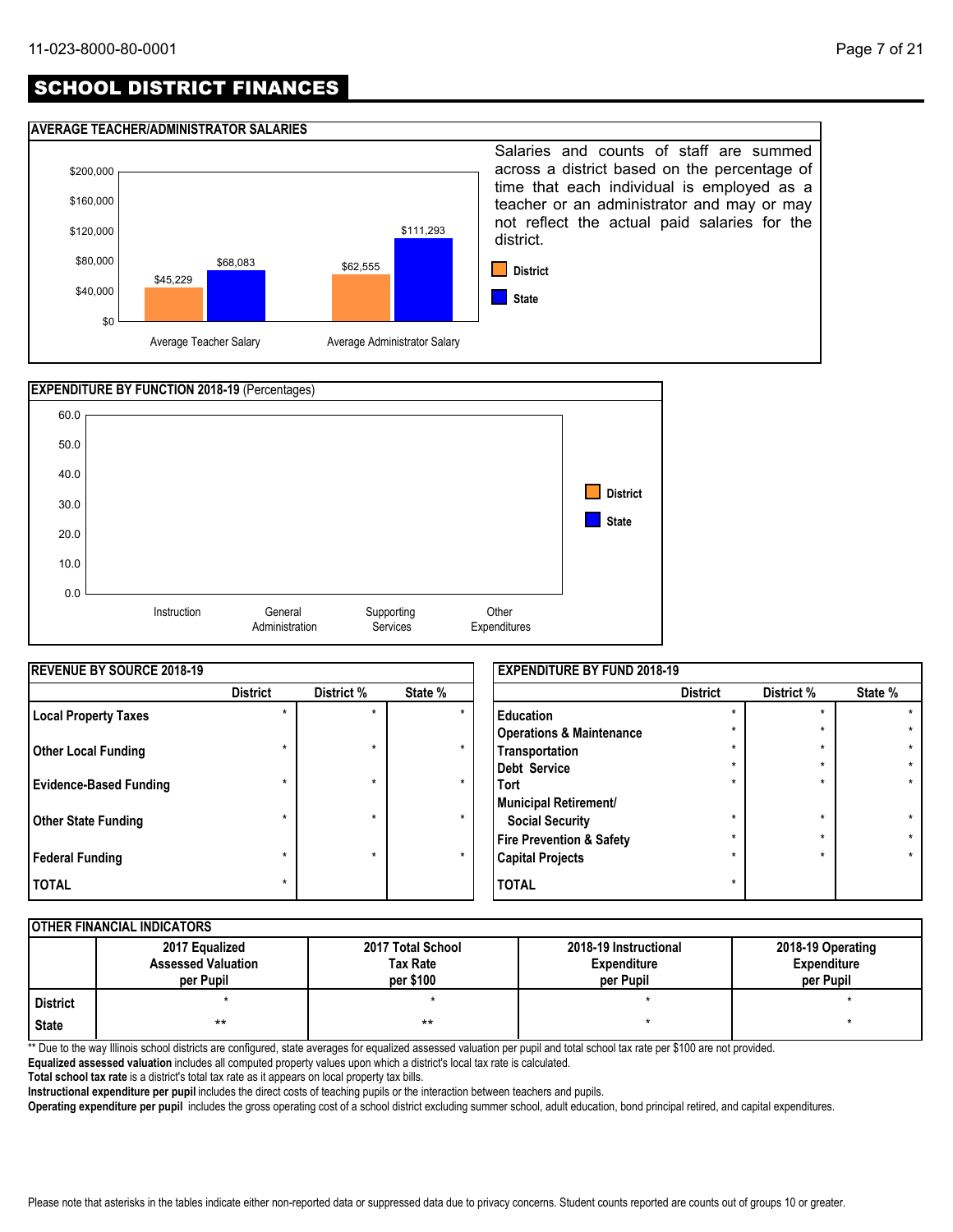# SCHOOL-LEVEL FINANCES

[www.isbe.net/site-based](https://www.isbe.net/site-based). The Every Student Succeeds Act requires LEAs to report school-level expenditure data, beginning with school year 2018-19. LEAs are required to report actual personnel and non-personnel expenditures of both site-specific and district centralized expenditures. These data are self-reported and may differ from Annual Financial Report data. For more information, visit

For Site-Based Expenditure Reporting, enrollment numbers display the average of the enrolled student count on October 1 and March 1 of the reporting year, including all children aged 3 through 21 in grades prekindergarten through 12 served by the LEA or placed in another educational institution by the LEA. Note that students attending only part of each day are counted as proportional students in the count, which may lead to decimal places in the enrollment number.

|                 |                   |       | <b>Site-Level Per-Pupil</b><br><b>Expenditures</b> |         |       | District Centralized Per-Pupil   Total Per-Pupil Expenditures  <br><b>Expenditures</b> |         |       |                              |         |                   |                              |
|-----------------|-------------------|-------|----------------------------------------------------|---------|-------|----------------------------------------------------------------------------------------|---------|-------|------------------------------|---------|-------------------|------------------------------|
|                 | <b>Enrollment</b> |       | Federal State/Local Subtotal I                     |         |       | <b>Federal State/Local Subtotal</b>                                                    |         |       | Federal State/Local Subtotal |         | <b>Exclusions</b> | Total<br><b>Expenditures</b> |
| School          | 192.25            | \$18  | \$7.635                                            | \$7.654 | \$0   | \$496                                                                                  | \$496   | \$18  | \$8.131                      | \$8.149 |                   |                              |
| <b>District</b> | 670.25            | \$262 | \$4.445                                            | \$4.707 | \$120 | \$2.797                                                                                | \$2.917 | \$382 | \$7.242                      | \$7.625 | \$697.967         | \$5,808,403                  |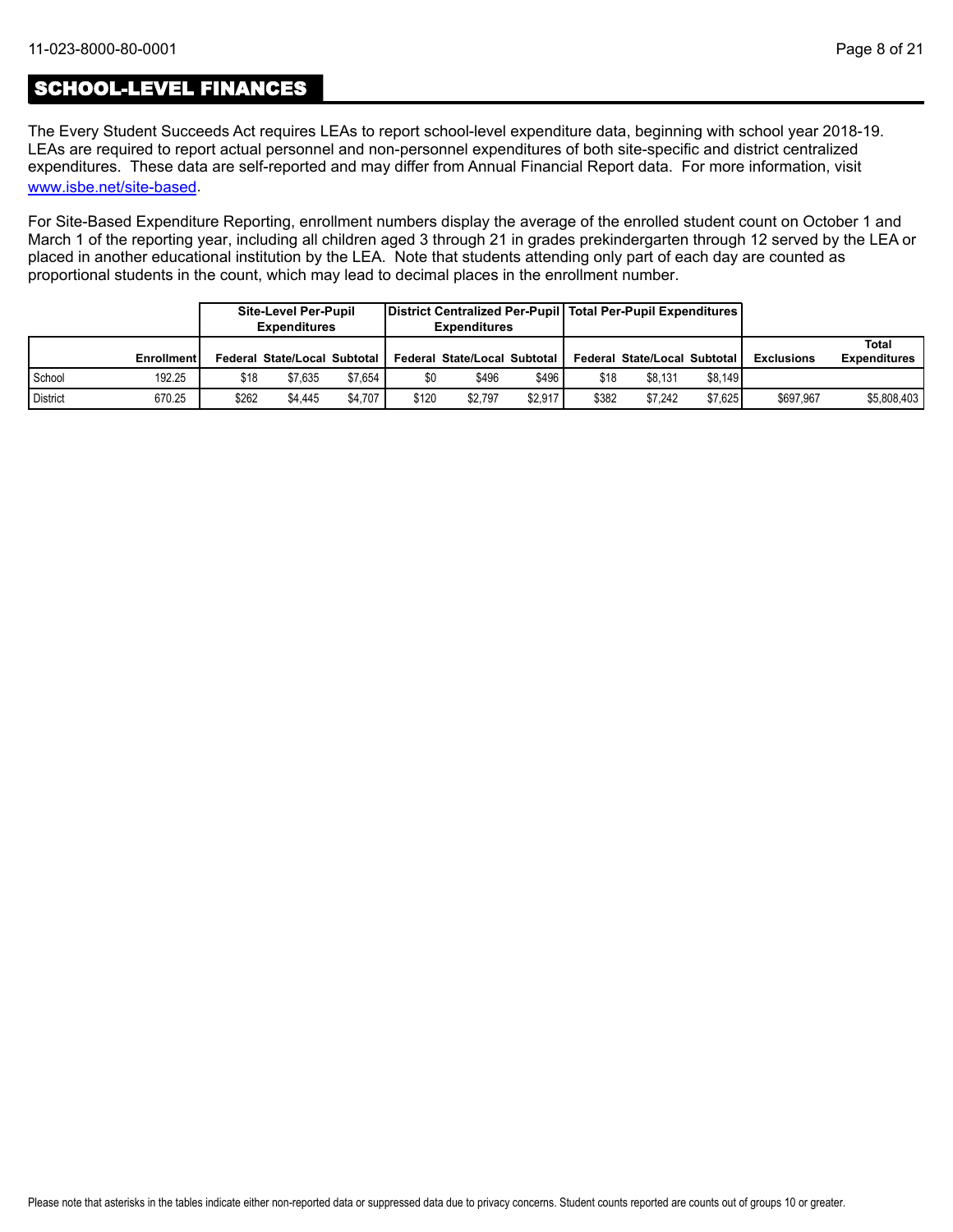## SCHOOL IMPROVEMENT FUNDS

Title I School Improvement - 1003(a) Grant funds are federal Title I funds allocated to districts to support school improvement efforts in schools designated as targeted or comprehensive. Funds must be spent on activities that supplement core programs. Comprehensive schools receive comprehensive support and are required to utilize an approved Learning Partner. Targeted schools receive targeted support and may utilize an approved Learning Partner. Any school utilizing Title I School Improvement - 1003(a) funds must complete an application and School Improvement Report based on a local Board of Education approved School Improvement Plan and submit the Illinois Quality Framework Supporting Rubric. Additional information on the requirements of this grant can be found here:<https://www.isbe.net/Pages/IL-EMPOWER.aspx>

| <b>ISCHOOL IMPROVEMENT FUNDS</b>                                           |                         |                                                                                           |                                                                                     |
|----------------------------------------------------------------------------|-------------------------|-------------------------------------------------------------------------------------------|-------------------------------------------------------------------------------------|
| <b>School Year First</b><br><b>Identified As</b><br><b>Needing Support</b> | <b>Level of Support</b> | Title I School Improvement -<br>1003(a) Funds Received for<br><b>Previous School Year</b> | <b>Reason for Receiving Title I</b><br><b>School Improvement -</b><br>1003(a) Funds |
|                                                                            |                         |                                                                                           |                                                                                     |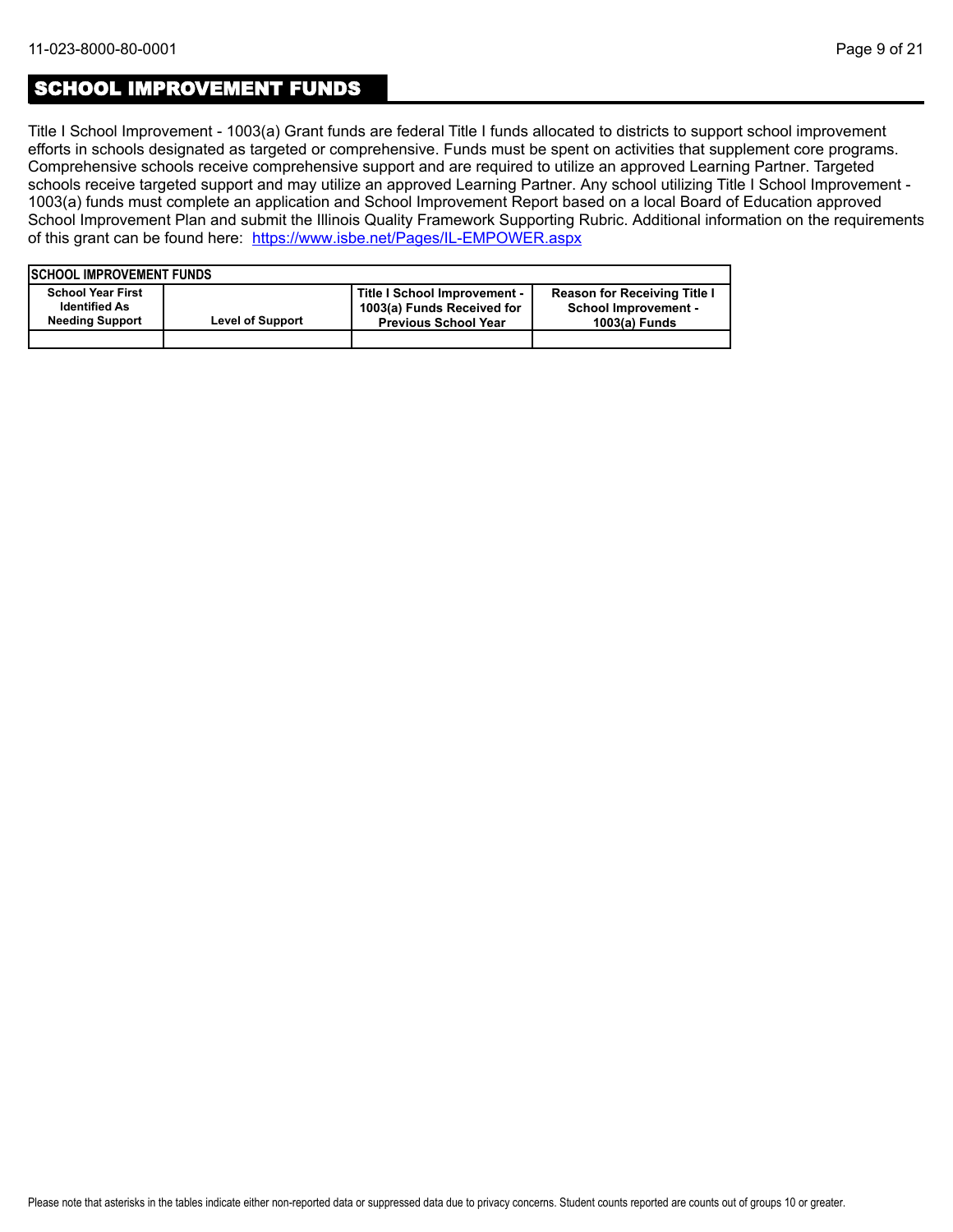# ACADEMIC PERFORMANCE - ASSESSMENTS

The federal Every Student Succeeds Act requires states to provide every school a summative designation. All states were given a waiver of this requirement for school year 2019-2020 due to the impact of COVID-19. The waiver requires that states reissue schools their designations from the previous year. Illinois has four summative designations: Exemplary, Commendable, Targeted Support, and Comprehensive Support. Schools that receive a designation of Targeted Support for particular student groups or Comprehensive Support for the school receive additional funding and resources to build local capacity and improve student outcomes. Multiple measures of school performance and environment determine a school's designation. For more information about Illinois' accountability system please visit [www.isbe.net/summative](http://www.isbe.net/summative)

|                 | <b>ELA PARTICIPATION - ALL TESTS (Demographics)</b> |      |        |       |              |          |       |                                              |                             |                         |                                         |                                        |                            |                      |
|-----------------|-----------------------------------------------------|------|--------|-------|--------------|----------|-------|----------------------------------------------|-----------------------------|-------------------------|-----------------------------------------|----------------------------------------|----------------------------|----------------------|
|                 | All                                                 | Male | Female | White | <b>Black</b> | Hispanic | Asian | <b>Native</b><br>Hawaiian<br><b>Islander</b> | /Pacific American<br>Indian | Two or<br>More<br>Races | Children<br>with<br><b>Disabilities</b> | <b>Students</b><br>with<br><b>IEPs</b> | <b>English</b><br>Learners | Low<br><b>Income</b> |
| School          |                                                     |      |        |       |              |          |       |                                              |                             |                         |                                         |                                        |                            |                      |
| <b>District</b> |                                                     |      |        |       |              |          |       |                                              |                             |                         |                                         |                                        |                            |                      |
| <b>State</b>    |                                                     |      |        |       |              |          |       |                                              |                             |                         |                                         |                                        |                            |                      |

**Due to the suspension of in-person instruction during the 2019-20 school year, the data for this metric is unavailable for use in the School Year 2020 Report Card.**

|                 | MATH PARTICIPATION - ALL TESTS (Demographics) |      |        |       |              |          |       |                           |                   |        |                     |                 |          |        |
|-----------------|-----------------------------------------------|------|--------|-------|--------------|----------|-------|---------------------------|-------------------|--------|---------------------|-----------------|----------|--------|
|                 |                                               |      |        |       |              |          |       | <b>Native</b><br>Hawaiian |                   | Two or | Children            | <b>Students</b> |          |        |
|                 |                                               |      |        |       |              |          |       |                           | /Pacific American | More   | with                | with            | English  | Low    |
|                 | All                                           | Male | Female | White | <b>Black</b> | Hispanic | Asian | Islander                  | Indian            | Races  | <b>Disabilities</b> | <b>IEPs</b>     | Learners | Income |
| School          |                                               |      |        |       |              |          |       |                           |                   |        |                     |                 |          |        |
| <b>District</b> |                                               |      |        |       |              |          |       |                           |                   |        |                     |                 |          |        |
| State           |                                               |      |        |       |              |          |       |                           |                   |        |                     |                 |          |        |
|                 |                                               |      |        |       |              |          |       |                           |                   |        |                     |                 |          |        |

**Due to the suspension of in-person instruction during the 2019-20 school year, the data for this metric is unavailable for use in the School Year 2020 Report Card.**

|                 | <b>SCIENCE PARTICIPATION - ALL TESTS (Demographics)</b> |      |        |       |              |          |       |                           |                   |        |                     |                 |          |        |
|-----------------|---------------------------------------------------------|------|--------|-------|--------------|----------|-------|---------------------------|-------------------|--------|---------------------|-----------------|----------|--------|
|                 |                                                         |      |        |       |              |          |       | <b>Native</b><br>Hawaiian |                   | Two or | Children            | <b>Students</b> |          |        |
|                 |                                                         |      |        |       |              |          |       |                           | /Pacific American | More   | with                | with            | English  | Low    |
|                 | All                                                     | Male | Female | White | <b>Black</b> | Hispanic | Asian | <b>Islander</b>           | Indian            | Races  | <b>Disabilities</b> | <b>IEPs</b>     | Learners | Income |
| School          |                                                         |      |        |       |              |          |       |                           |                   |        |                     |                 |          |        |
| <b>District</b> |                                                         |      |        |       |              |          |       |                           |                   |        |                     |                 |          |        |
| <b>State</b>    |                                                         |      |        |       |              |          |       |                           |                   |        |                     |                 |          |        |
|                 |                                                         |      |        |       |              |          |       |                           |                   |        |                     |                 |          |        |

**Due to the suspension of in-person instruction during the 2019-20 school year, the data for this metric is unavailable for use in the School Year 2020 Report Card.**

#### **NUMBER AND PERCENTAGE OF ENGLISH LEARNERS EXEMPTED FROM ASSESSMENT**

No English Learners are exempted from assessment, including those who are newly arrived in the U.S. Previously, states could exempt newly arrived English Learners from ELA testing only. Under ESSA, states have flexibility in how they test and use scores from newly arrived English Learners. Per the approved Illinois ESSA State Plan, "Illinois will assess newly arrived ELs, enrolled in their first year in U.S. schools, in grades 3-12 in academic content areas: English language arts, mathematics, and science. Data from the first-year assessments will not be included in accountability determinations, but serve solely for baseline purposes."

Please note that asterisks in the tables indicate either non-reported data or suppressed data due to privacy concerns. Student counts reported are counts out of groups 10 or greater.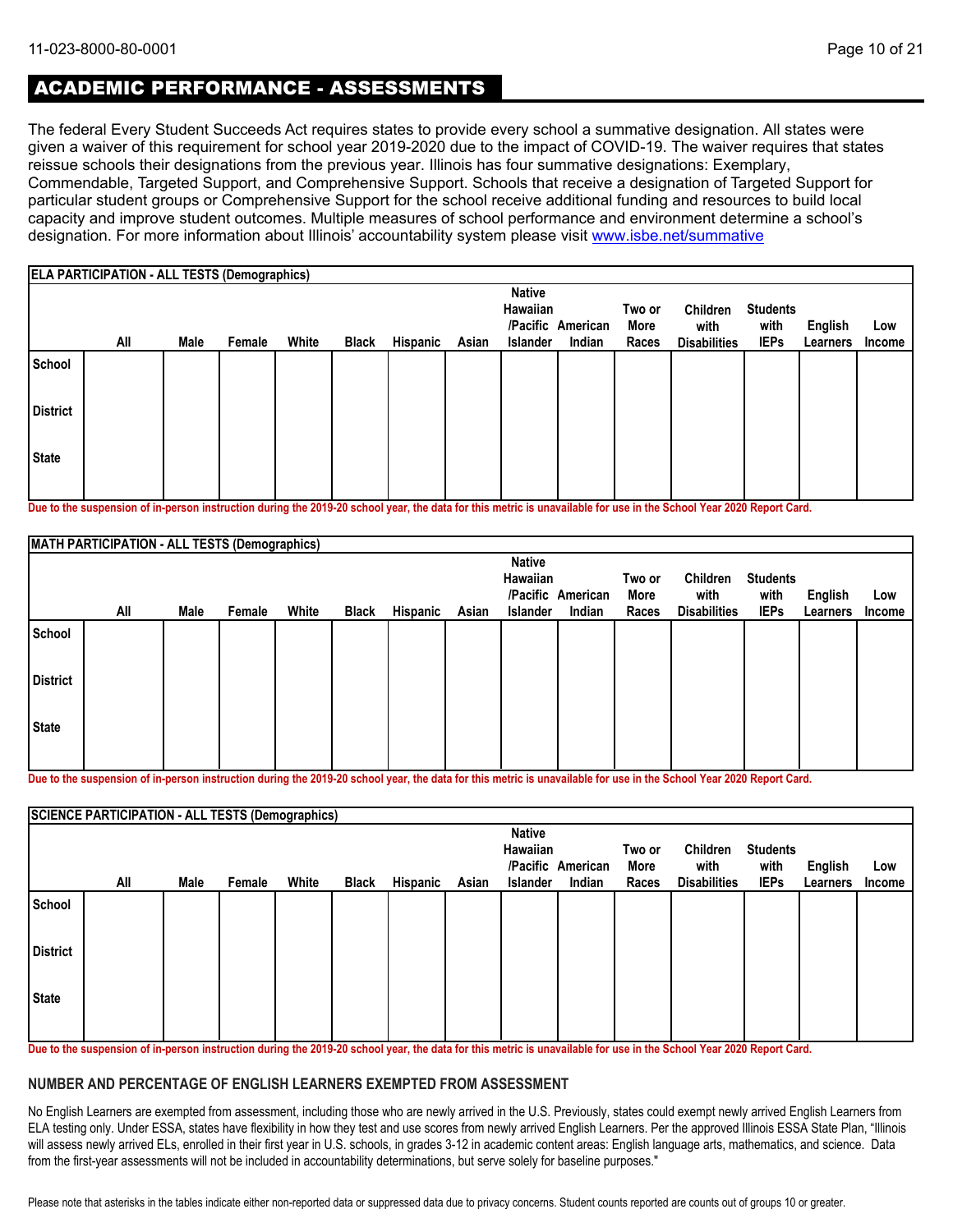|                 | <b>IAR ELA PARTICIPATION (Demographics)</b>                                                                                                                |      |        |       |              |          |       |                                              |                             |                         |                                         |                                        |                            |                      |
|-----------------|------------------------------------------------------------------------------------------------------------------------------------------------------------|------|--------|-------|--------------|----------|-------|----------------------------------------------|-----------------------------|-------------------------|-----------------------------------------|----------------------------------------|----------------------------|----------------------|
|                 | All                                                                                                                                                        | Male | Female | White | <b>Black</b> | Hispanic | Asian | <b>Native</b><br>Hawaiian<br><b>Islander</b> | /Pacific American<br>Indian | Two or<br>More<br>Races | Children<br>with<br><b>Disabilities</b> | <b>Students</b><br>with<br><b>IEPs</b> | <b>English</b><br>Learners | Low<br><b>Income</b> |
| School          |                                                                                                                                                            |      |        |       |              |          |       |                                              |                             |                         |                                         |                                        |                            |                      |
| <b>District</b> |                                                                                                                                                            |      |        |       |              |          |       |                                              |                             |                         |                                         |                                        |                            |                      |
| <b>State</b>    |                                                                                                                                                            |      |        |       |              |          |       |                                              |                             |                         |                                         |                                        |                            |                      |
|                 | Bur to the comparation of the comparational collection the AAA AA school compatibility of the compatibility for control the Ashevil Visco AAAA Burguet And |      |        |       |              |          |       |                                              |                             |                         |                                         |                                        |                            |                      |

**Due to the suspension of in-person instruction during the 2019-20 school year, the data for this metric is unavailable for use in the School Year 2020 Report Card.**

|                 | <b>IAR MATH PARTICIPATION (Demographics)</b> |      |        |       |              |          |       |                                       |                             |                         |                                         |                                        |                            |               |
|-----------------|----------------------------------------------|------|--------|-------|--------------|----------|-------|---------------------------------------|-----------------------------|-------------------------|-----------------------------------------|----------------------------------------|----------------------------|---------------|
|                 | All                                          | Male | Female | White | <b>Black</b> | Hispanic | Asian | <b>Native</b><br>Hawaiian<br>Islander | /Pacific American<br>Indian | Two or<br>More<br>Races | Children<br>with<br><b>Disabilities</b> | <b>Students</b><br>with<br><b>IEPs</b> | <b>English</b><br>Learners | Low<br>Income |
| School          |                                              |      |        |       |              |          |       |                                       |                             |                         |                                         |                                        |                            |               |
| <b>District</b> |                                              |      |        |       |              |          |       |                                       |                             |                         |                                         |                                        |                            |               |
| <b>State</b>    |                                              |      |        |       |              |          |       |                                       |                             |                         |                                         |                                        |                            |               |

**Due to the suspension of in-person instruction during the 2019-20 school year, the data for this metric is unavailable for use in the School Year 2020 Report Card.**

|                 | SAT ELA PARTICIPATION (Demographics) |      |        |       |              |          |       |                                              |                             |                         |                                         |                                        |                     |               |
|-----------------|--------------------------------------|------|--------|-------|--------------|----------|-------|----------------------------------------------|-----------------------------|-------------------------|-----------------------------------------|----------------------------------------|---------------------|---------------|
|                 | All                                  | Male | Female | White | <b>Black</b> | Hispanic | Asian | <b>Native</b><br><b>Hawaiian</b><br>Islander | /Pacific American<br>Indian | Two or<br>More<br>Races | Children<br>with<br><b>Disabilities</b> | <b>Students</b><br>with<br><b>IEPs</b> | English<br>Learners | Low<br>Income |
| School          |                                      |      |        |       |              |          |       |                                              |                             |                         |                                         |                                        |                     |               |
| <b>District</b> |                                      |      |        |       |              |          |       |                                              |                             |                         |                                         |                                        |                     |               |
| State           |                                      |      |        |       |              |          |       |                                              |                             |                         |                                         |                                        |                     |               |

**Due to the suspension of in-person instruction during the 2019-20 school year, the data for this metric is unavailable for use in the School Year 2020 Report Card.**

|                 | SAT MATH PARTICIPATION (Demographics) |      |        |       |              |          |       |                                       |                             |                         |                                         |                                        |                     |               |
|-----------------|---------------------------------------|------|--------|-------|--------------|----------|-------|---------------------------------------|-----------------------------|-------------------------|-----------------------------------------|----------------------------------------|---------------------|---------------|
|                 | All                                   | Male | Female | White | <b>Black</b> | Hispanic | Asian | <b>Native</b><br>Hawaiian<br>Islander | /Pacific American<br>Indian | Two or<br>More<br>Races | Children<br>with<br><b>Disabilities</b> | <b>Students</b><br>with<br><b>IEPs</b> | English<br>Learners | Low<br>Income |
| School          |                                       |      |        |       |              |          |       |                                       |                             |                         |                                         |                                        |                     |               |
| <b>District</b> |                                       |      |        |       |              |          |       |                                       |                             |                         |                                         |                                        |                     |               |
| State           |                                       |      |        |       |              |          |       |                                       |                             |                         |                                         |                                        |                     |               |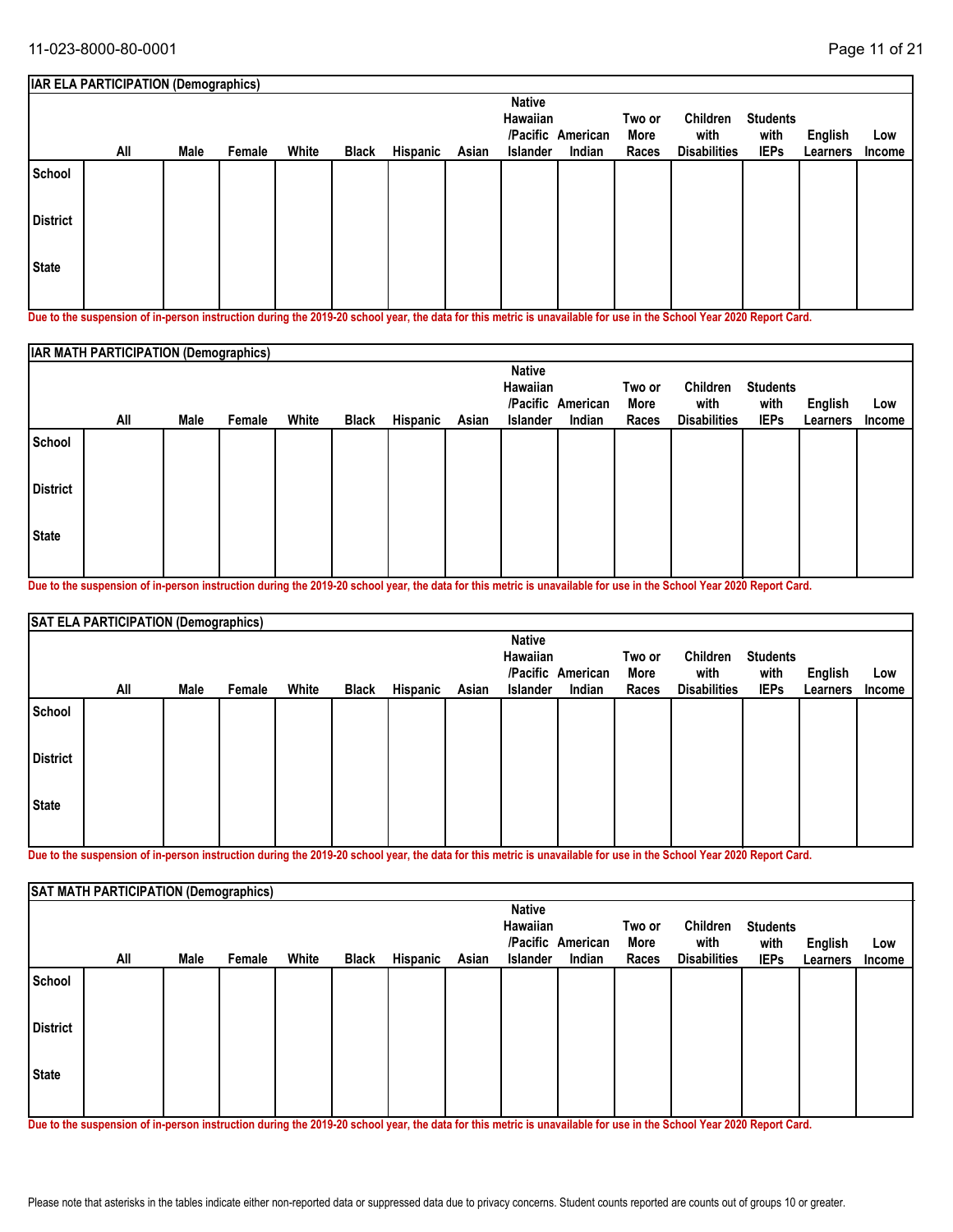|                 | DLM-AA ELA PARTICIPATION (Demographics)                                                                                                                    |      |        |       |              |          |       |                                                          |                    |                         |                                         |                                        |                     |               |
|-----------------|------------------------------------------------------------------------------------------------------------------------------------------------------------|------|--------|-------|--------------|----------|-------|----------------------------------------------------------|--------------------|-------------------------|-----------------------------------------|----------------------------------------|---------------------|---------------|
|                 | All                                                                                                                                                        | Male | Female | White | <b>Black</b> | Hispanic | Asian | <b>Native</b><br>Hawaiian<br>/Pacific<br><b>Islander</b> | American<br>Indian | Two or<br>More<br>Races | Children<br>with<br><b>Disabilities</b> | <b>Students</b><br>with<br><b>IEPs</b> | English<br>Learners | Low<br>Income |
| School          |                                                                                                                                                            |      |        |       |              |          |       |                                                          |                    |                         |                                         |                                        |                     |               |
| <b>District</b> |                                                                                                                                                            |      |        |       |              |          |       |                                                          |                    |                         |                                         |                                        |                     |               |
| l State         |                                                                                                                                                            |      |        |       |              |          |       |                                                          |                    |                         |                                         |                                        |                     |               |
|                 | Dua ta tha ananantan af in naman inaturatiwa dimina tha 9040.90 aghaal wan tha data farthis matuja in manailahla farma in tha Cabaal Vaau 9090 Danaut Caud |      |        |       |              |          |       |                                                          |                    |                         |                                         |                                        |                     |               |

**Due to the suspension of in-person instruction during the 2019-20 school year, the data for this metric is unavailable for use in the School Year 2020 Report Card.**

|                 | DLM-AA MATH PARTICIPATION (Demographics) |      |        |       |              |          |       |                                              |                             |                         |                                         |                                        |                     |               |
|-----------------|------------------------------------------|------|--------|-------|--------------|----------|-------|----------------------------------------------|-----------------------------|-------------------------|-----------------------------------------|----------------------------------------|---------------------|---------------|
|                 | All                                      | Male | Female | White | <b>Black</b> | Hispanic | Asian | <b>Native</b><br>Hawaiian<br><b>Islander</b> | /Pacific American<br>Indian | Two or<br>More<br>Races | Children<br>with<br><b>Disabilities</b> | <b>Students</b><br>with<br><b>IEPs</b> | English<br>Learners | Low<br>Income |
| School          |                                          |      |        |       |              |          |       |                                              |                             |                         |                                         |                                        |                     |               |
| <b>District</b> |                                          |      |        |       |              |          |       |                                              |                             |                         |                                         |                                        |                     |               |
| <b>State</b>    |                                          |      |        |       |              |          |       |                                              |                             |                         |                                         |                                        |                     |               |

**Due to the suspension of in-person instruction during the 2019-20 school year, the data for this metric is unavailable for use in the School Year 2020 Report Card.**

|                 | DLM-AA SCIENCE PARTICIPATION (Demographics) |      |        |       |       |          |       |                 |                   |        |                     |                 |          |        |
|-----------------|---------------------------------------------|------|--------|-------|-------|----------|-------|-----------------|-------------------|--------|---------------------|-----------------|----------|--------|
|                 |                                             |      |        |       |       |          |       | <b>Native</b>   |                   |        |                     |                 |          |        |
|                 |                                             |      |        |       |       |          |       | Hawaiian        |                   | Two or | Children            | <b>Students</b> |          |        |
|                 |                                             |      |        |       |       |          |       |                 | /Pacific American | More   | with                | with            | English  | Low    |
|                 | All                                         | Male | Female | White | Black | Hispanic | Asian | <b>Islander</b> | Indian            | Races  | <b>Disabilities</b> | <b>IEPs</b>     | Learners | Income |
| School          |                                             |      |        |       |       |          |       |                 |                   |        |                     |                 |          |        |
| <b>District</b> |                                             |      |        |       |       |          |       |                 |                   |        |                     |                 |          |        |
| <b>State</b>    |                                             |      |        |       |       |          |       |                 |                   |        |                     |                 |          |        |
|                 |                                             |      |        |       |       |          |       |                 |                   |        |                     |                 |          |        |

**Due to the suspension of in-person instruction during the 2019-20 school year, the data for this metric is unavailable for use in the School Year 2020 Report Card.**

|                 | <b>ISA PARTICIPATION (Demographics)</b> |      |        |       |              |          |       |                                       |                             |                         |                                         |                                        |                     |               |
|-----------------|-----------------------------------------|------|--------|-------|--------------|----------|-------|---------------------------------------|-----------------------------|-------------------------|-----------------------------------------|----------------------------------------|---------------------|---------------|
|                 | All                                     | Male | Female | White | <b>Black</b> | Hispanic | Asian | <b>Native</b><br>Hawaiian<br>Islander | /Pacific American<br>Indian | Two or<br>More<br>Races | Children<br>with<br><b>Disabilities</b> | <b>Students</b><br>with<br><b>IEPs</b> | English<br>Learners | Low<br>Income |
| School          |                                         |      |        |       |              |          |       |                                       |                             |                         |                                         |                                        |                     |               |
| <b>District</b> |                                         |      |        |       |              |          |       |                                       |                             |                         |                                         |                                        |                     |               |
| State           |                                         |      |        |       |              |          |       |                                       |                             |                         |                                         |                                        |                     |               |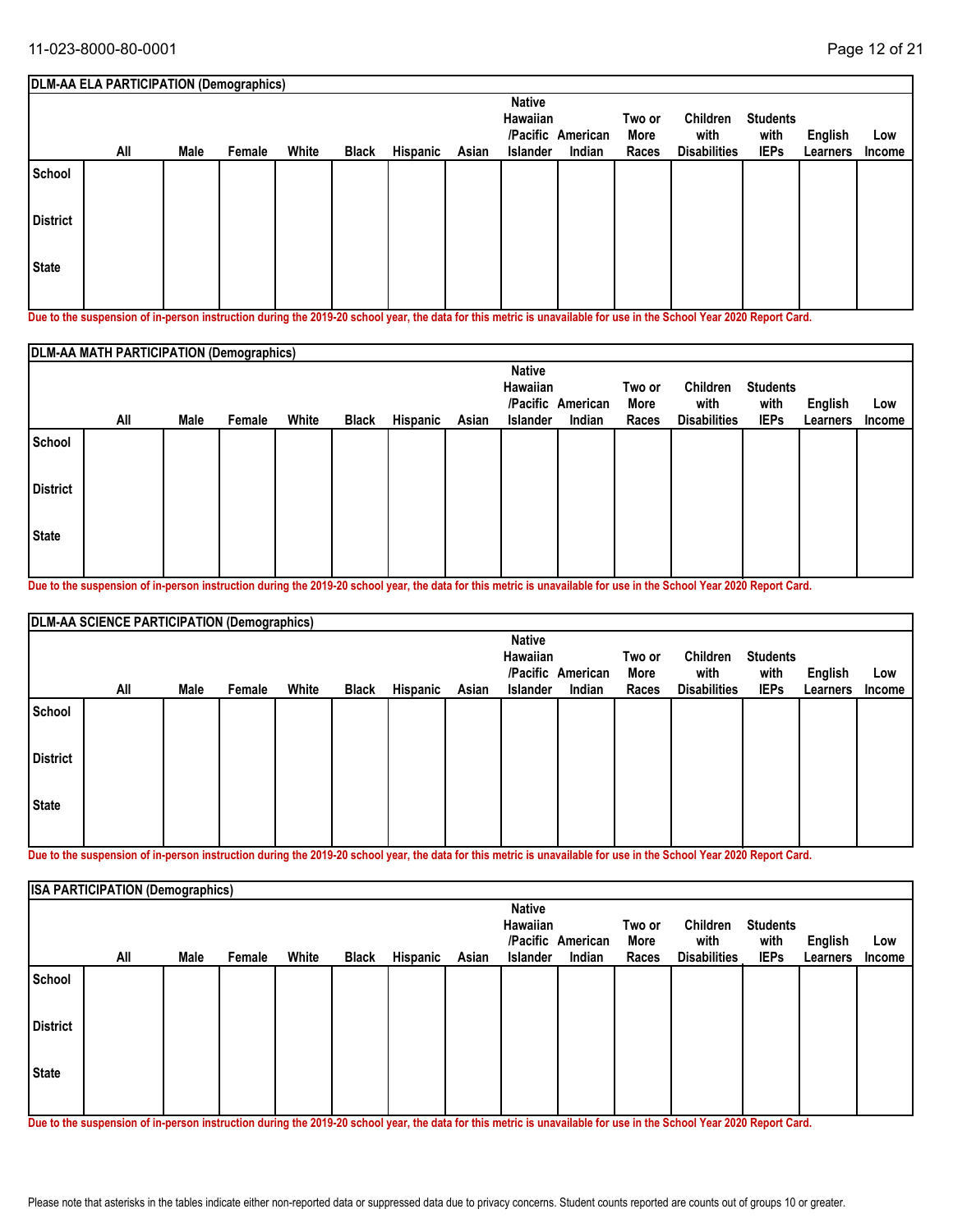#### 11-023-8000-80-0001 Page 13 of 21

|                 | <b>ELA PROFICIENCY - ALL TESTS (Demographics)</b> |      |        |       |              |                |               |                   |        |
|-----------------|---------------------------------------------------|------|--------|-------|--------------|----------------|---------------|-------------------|--------|
|                 |                                                   |      |        |       |              |                | <b>Native</b> |                   |        |
|                 |                                                   |      |        |       |              |                | Hawaiian      |                   | Two or |
|                 | All                                               |      |        |       |              |                |               | /Pacific American | More   |
|                 | <b>Students</b>                                   | Male | Female | White | <b>Black</b> | Hispanic Asian | Islander      | Indian            | Races  |
| <b>School</b>   |                                                   |      |        |       |              |                |               |                   |        |
| <b>District</b> |                                                   |      |        |       |              |                |               |                   |        |
| <b>State</b>    |                                                   |      |        |       |              |                |               |                   |        |
|                 |                                                   |      |        |       |              |                |               |                   |        |

**Due to the suspension of in-person instruction during the 2019-20 school year, the data for this metric is unavailable for use in the School Year 2020 Report Card.**

|                 | <b>ELA PROFICIENCY - ALL TESTS (Demographics Continued)</b> |                                        |                            |               |          |                |                     |                 |  |  |  |  |
|-----------------|-------------------------------------------------------------|----------------------------------------|----------------------------|---------------|----------|----------------|---------------------|-----------------|--|--|--|--|
|                 | <b>Children</b><br>with<br><b>Disabilities</b>              | <b>Students</b><br>with<br><b>IEPs</b> | <b>English</b><br>Learners | Low<br>Income | Homeless | <b>Migrant</b> | Youth<br>In<br>Care | <b>Military</b> |  |  |  |  |
| <b>School</b>   |                                                             |                                        |                            |               |          |                |                     |                 |  |  |  |  |
| <b>District</b> |                                                             |                                        |                            |               |          |                |                     |                 |  |  |  |  |
| <b>State</b>    |                                                             |                                        |                            |               |          |                |                     |                 |  |  |  |  |

**Due to the suspension of in-person instruction during the 2019-20 school year, the data for this metric is unavailable for use in the School Year 2020 Report Card.**

|                 | <b>MATH PROFICIENCY - ALL TESTS (Demographics)</b> |      |        |       |       |                         |                                  |                             |                         |
|-----------------|----------------------------------------------------|------|--------|-------|-------|-------------------------|----------------------------------|-----------------------------|-------------------------|
|                 | All<br><b>Students</b>                             | Male | Female | White | Black | Hispanic Asian Islander | <b>Native</b><br><b>Hawaiian</b> | /Pacific American<br>Indian | Two or<br>More<br>Races |
| School          |                                                    |      |        |       |       |                         |                                  |                             |                         |
| <b>District</b> |                                                    |      |        |       |       |                         |                                  |                             |                         |
| <b>State</b>    |                                                    |      |        |       |       |                         |                                  |                             |                         |

**Due to the suspension of in-person instruction during the 2019-20 school year, the data for this metric is unavailable for use in the School Year 2020 Report Card.**

|                 | <b>Children</b><br>with | <b>Students</b><br>with | <b>English</b>  | Low |                         | Youth<br><b>In</b> |          |
|-----------------|-------------------------|-------------------------|-----------------|-----|-------------------------|--------------------|----------|
|                 | <b>Disabilities</b>     | <b>IEPs</b>             | <b>Learners</b> |     | Income Homeless Migrant | Care               | Military |
| <b>School</b>   |                         |                         |                 |     |                         |                    |          |
| <b>District</b> |                         |                         |                 |     |                         |                    |          |
| <b>State</b>    |                         |                         |                 |     |                         |                    |          |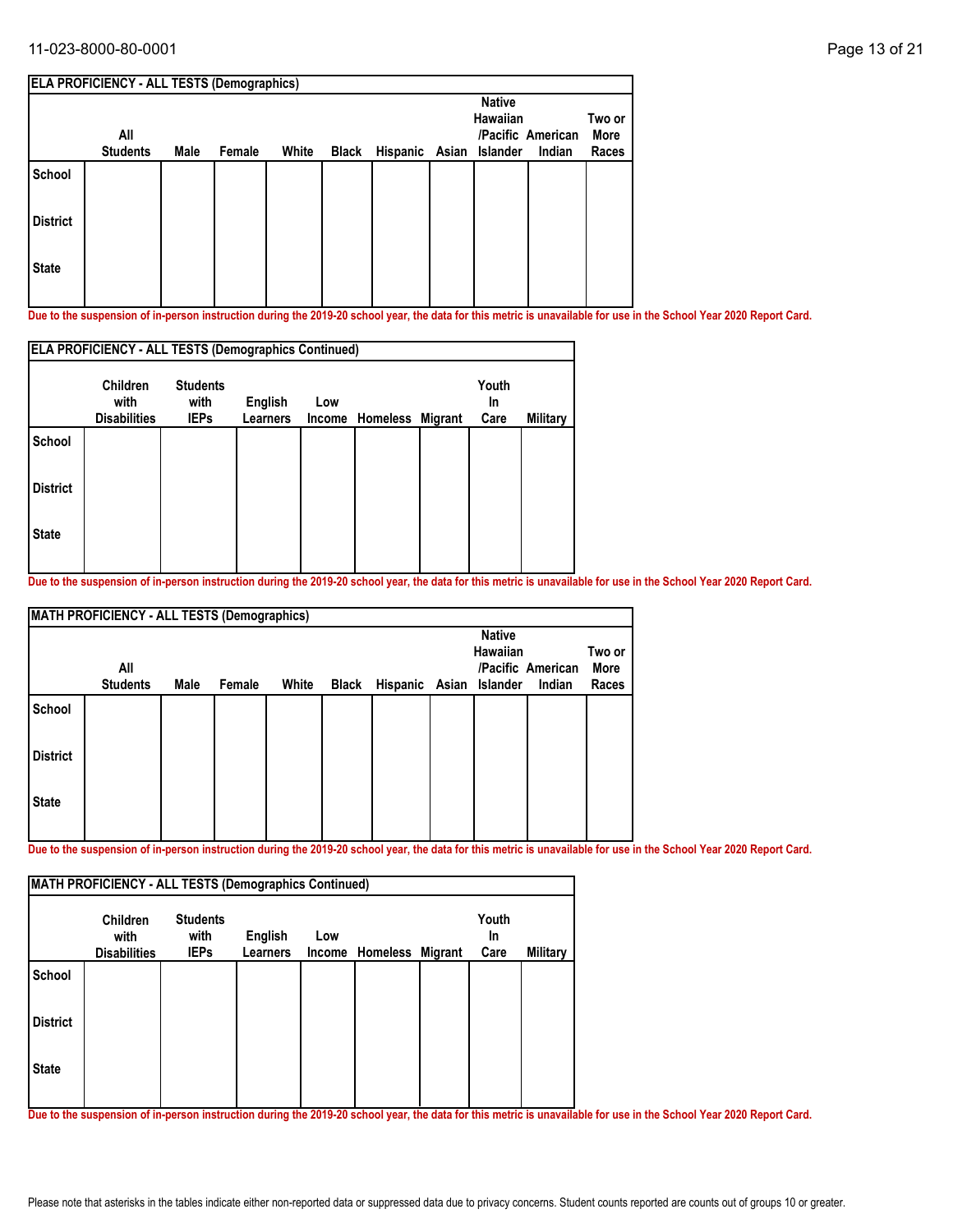### 11-023-8000-80-0001 Page 14 of 21

| <b>SCIENCE PROFICIENCY - ALL TESTS (Demographics)</b> |                        |      |        |       |  |                               |  |                                  |                             |                         |
|-------------------------------------------------------|------------------------|------|--------|-------|--|-------------------------------|--|----------------------------------|-----------------------------|-------------------------|
|                                                       | All<br><b>Students</b> | Male | Female | White |  | Black Hispanic Asian Islander |  | <b>Native</b><br><b>Hawaiian</b> | /Pacific American<br>Indian | Two or<br>More<br>Races |
| School                                                |                        |      |        |       |  |                               |  |                                  |                             |                         |
| <b>District</b>                                       |                        |      |        |       |  |                               |  |                                  |                             |                         |
| <b>State</b>                                          |                        |      |        |       |  |                               |  |                                  |                             |                         |

**Due to the suspension of in-person instruction during the 2019-20 school year, the data for this metric is unavailable for use in the School Year 2020 Report Card.**

| SCIENCE PROFICIENCY - ALL TESTS (Demographics Continued) |                             |                     |                            |     |                         |  |            |          |  |  |  |
|----------------------------------------------------------|-----------------------------|---------------------|----------------------------|-----|-------------------------|--|------------|----------|--|--|--|
|                                                          | <b>Children</b>             | <b>Students</b>     |                            |     |                         |  | Youth      |          |  |  |  |
|                                                          | with<br><b>Disabilities</b> | with<br><b>IEPs</b> | English<br><b>Learners</b> | Low | Income Homeless Migrant |  | In<br>Care | Military |  |  |  |
| <b>School</b>                                            |                             |                     |                            |     |                         |  |            |          |  |  |  |
| <b>District</b>                                          |                             |                     |                            |     |                         |  |            |          |  |  |  |
| <b>State</b>                                             |                             |                     |                            |     |                         |  |            |          |  |  |  |
|                                                          |                             |                     |                            |     |                         |  |            |          |  |  |  |

|                 | <b>EL PROFICIENCY ON ACCESS</b> |         |                                            |         |         |             |         |
|-----------------|---------------------------------|---------|--------------------------------------------|---------|---------|-------------|---------|
|                 |                                 |         |                                            |         |         |             | %       |
|                 |                                 |         |                                            |         |         | Long        | Long    |
|                 | #                               |         | %                                          |         | %       | <b>Term</b> | Term    |
|                 | <b>ELS</b>                      | Tested  | <b>Participation Proficient Proficient</b> |         |         | EL          | EL      |
| <b>School</b>   | $\star$                         | $\star$ | $\star$                                    | $\star$ | $\star$ | $\star$     |         |
| <b>District</b> | $\star$                         | $\star$ | $\star$                                    | $\star$ | $\star$ | $\star$     | $\star$ |
| <b>State</b>    | 223,399                         | 220,920 | 98.9%                                      | 17,503  | 7.9%    | 20,127      | 9.0%    |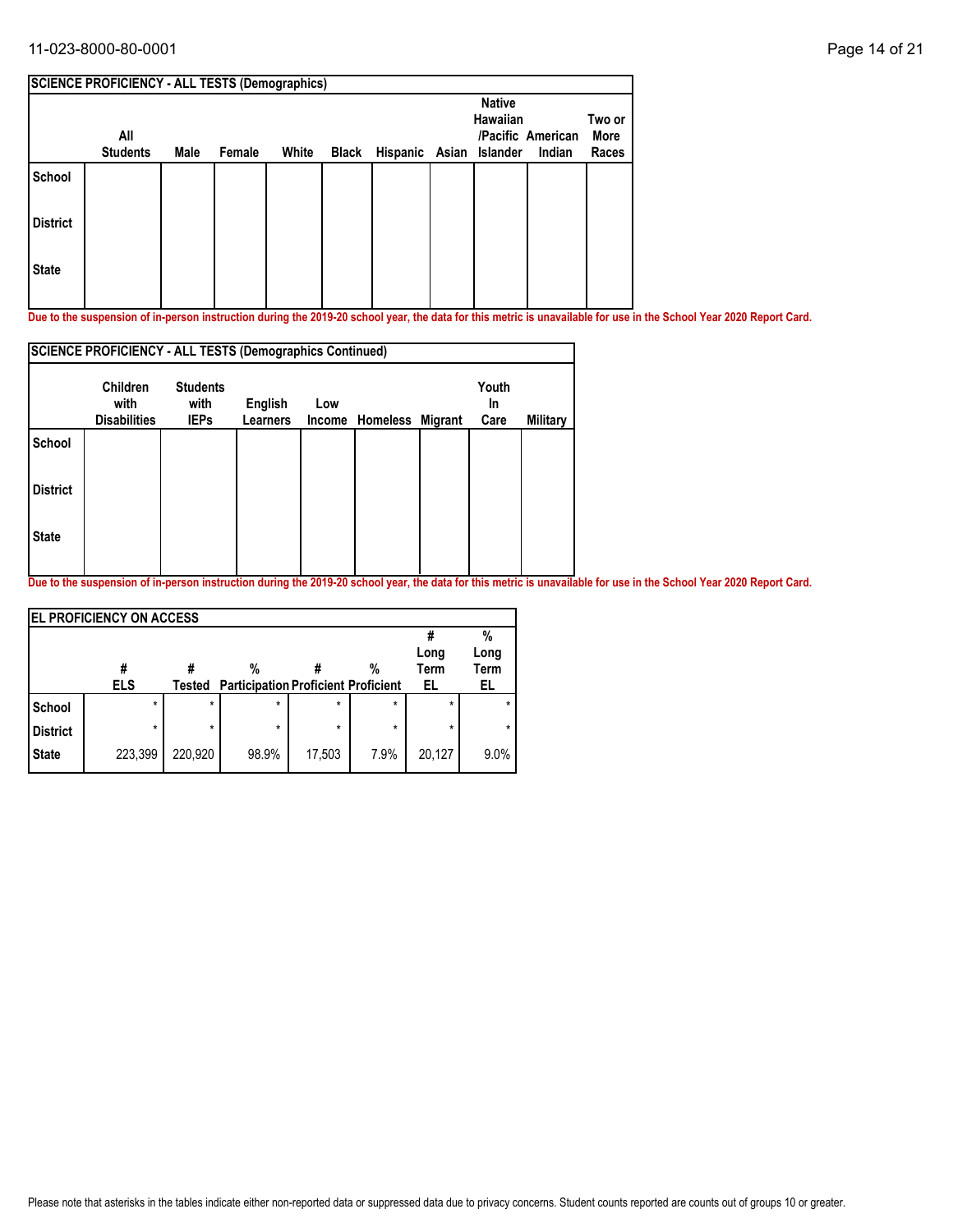|                 | <b>MEAN ELA GROWTH PERCENTILE - IAR (Demographics)</b> |             |        |       |       |          |       |                                                   |                    |                         |
|-----------------|--------------------------------------------------------|-------------|--------|-------|-------|----------|-------|---------------------------------------------------|--------------------|-------------------------|
|                 | All<br><b>Students</b>                                 | <b>Male</b> | Female | White | Black | Hispanic | Asian | <b>Native</b><br>Hawaiian<br>/Pacific<br>Islander | American<br>Indian | Two or<br>More<br>Races |
| School          |                                                        |             |        |       |       |          |       |                                                   |                    |                         |
| <b>District</b> |                                                        |             |        |       |       |          |       |                                                   |                    |                         |
| <b>State</b>    |                                                        |             |        |       |       |          |       |                                                   |                    |                         |

**Due to the suspension of in-person instruction during the 2019-20 school year, the data for this metric is unavailable for use in the School Year 2020 Report Card.**

|                 | MEAN ELA GROWTH PERCENTILE - IAR (Demographics Continued)<br><b>Children</b> | <b>Students</b> |                 |        |                  | Youth |          |
|-----------------|------------------------------------------------------------------------------|-----------------|-----------------|--------|------------------|-------|----------|
|                 | with                                                                         | with            | <b>English</b>  | Low    |                  | In    |          |
|                 | <b>Disabilities</b>                                                          | <b>IEPs</b>     | <b>Learners</b> | Income | Homeless Migrant | Care  | Military |
| School          |                                                                              |                 |                 |        |                  |       |          |
| <b>District</b> |                                                                              |                 |                 |        |                  |       |          |
| <b>State</b>    |                                                                              |                 |                 |        |                  |       |          |
|                 |                                                                              |                 |                 |        |                  |       |          |

**Due to the suspension of in-person instruction during the 2019-20 school year, the data for this metric is unavailable for use in the School Year 2020 Report Card.**

|                 | <b>MEAN MATH GROWTH PERCENTILE - IAR (Demographics)</b> |      |        |       |              |          |       |                                                   |                    |                         |  |  |  |
|-----------------|---------------------------------------------------------|------|--------|-------|--------------|----------|-------|---------------------------------------------------|--------------------|-------------------------|--|--|--|
|                 | All<br><b>Students</b>                                  | Male | Female | White | <b>Black</b> | Hispanic | Asian | <b>Native</b><br>Hawaiian<br>/Pacific<br>Islander | American<br>Indian | Two or<br>More<br>Races |  |  |  |
| School          |                                                         |      |        |       |              |          |       |                                                   |                    |                         |  |  |  |
| <b>District</b> |                                                         |      |        |       |              |          |       |                                                   |                    |                         |  |  |  |
| <b>State</b>    |                                                         |      |        |       |              |          |       |                                                   |                    |                         |  |  |  |

**Due to the suspension of in-person instruction during the 2019-20 school year, the data for this metric is unavailable for use in the School Year 2020 Report Card.**

|                 | <b>Children</b><br>with | <b>Students</b><br>with | English         | Low    |                  | Youth<br><b>In</b> |          |
|-----------------|-------------------------|-------------------------|-----------------|--------|------------------|--------------------|----------|
|                 | <b>Disabilities</b>     | <b>IEPs</b>             | <b>Learners</b> | Income | Homeless Migrant | Care               | Military |
| School          |                         |                         |                 |        |                  |                    |          |
| <b>District</b> |                         |                         |                 |        |                  |                    |          |
| <b>State</b>    |                         |                         |                 |        |                  |                    |          |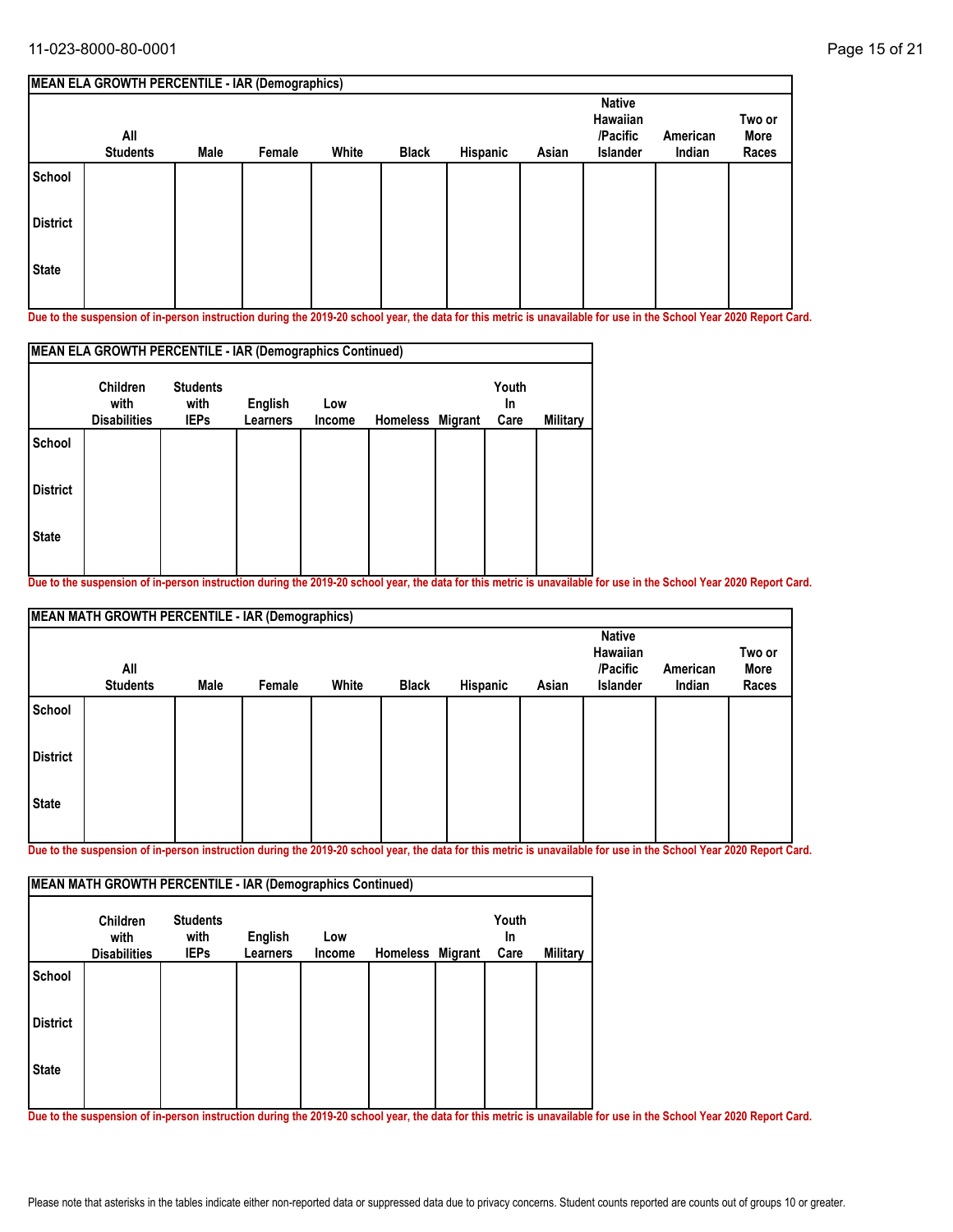**9th Grade On Track**

| yin Grade On Track |         |         |              |                 |         |                           |                   |                |                         |                         |          |               |
|--------------------|---------|---------|--------------|-----------------|---------|---------------------------|-------------------|----------------|-------------------------|-------------------------|----------|---------------|
|                    |         |         |              |                 |         | <b>Native</b><br>Hawaiian | /Pacific American | Two or<br>More | <b>Children</b><br>with | <b>Students</b><br>with | English  | Low           |
|                    | All     | White   | <b>Black</b> | <b>Hispanic</b> | Asian   | <b>Islander</b>           | Indian            | Races          | <b>Disabilities</b>     | <b>IEPs</b>             | Learners | <b>Income</b> |
| School             |         | $0.0\%$ | $\star$      |                 | $\star$ |                           |                   | $\star$        | 0.0%                    | $0.0\%$                 | $\star$  | $0.0\%$       |
| <b>District</b>    |         | $0.0\%$ |              |                 |         |                           |                   |                | 0.0%                    | $0.0\%$                 |          | $0.0\%$       |
| <b>State</b>       | 130,164 | 92.8%   | 78.5%        | 85.9%           | 96.9%   | 91.0%                     | 86.3%             | 87.8%          | 82.4%                   | 80.6%                   | 80.5%    | 81.7%         |

**Users of this report should note that this data may have possibly been affected by the suspension of in-person instruction during the 2019-20 school year. While it was collected in accordance with ISBE data policy and validated through normal procedures, the state environment and policy changes resulting from the suspension of in-person instruction may have possibly affected the results. Thus, please use caution when interpreting results and trends.**

| <b>CAREER AND TECHNICAL</b><br><b>EDUCATION ENROLLMENT</b> |         |  |  |  |  |  |  |
|------------------------------------------------------------|---------|--|--|--|--|--|--|
| School                                                     | 388     |  |  |  |  |  |  |
| <b>District</b>                                            | 388.    |  |  |  |  |  |  |
| <b>State</b>                                               | 286.237 |  |  |  |  |  |  |

**Users of this report should note that this data may have possibly been affected by the suspension of in-person instruction during the 2019-20 school year. HOWEVER, based on the data collected and comparisons to historical data, the data collected for this collection cycle does not, in aggregate, exhibit greater variation than is normally observed from year to year.**

| ADVANCED COURSE WORK (AP/IB/DUAL CREDIT) |                |                 |                 |                 |  |  |  |  |  |  |
|------------------------------------------|----------------|-----------------|-----------------|-----------------|--|--|--|--|--|--|
|                                          | <b>GRADE 9</b> | <b>GRADE 10</b> | <b>GRADE 11</b> | <b>GRADE 12</b> |  |  |  |  |  |  |
| School                                   | $\star$        | $\star$         | 42              | 66              |  |  |  |  |  |  |
| <b>District</b>                          | $\star$        | $\star$         | 42              | 66              |  |  |  |  |  |  |
| <b>State</b>                             | 19,855         | 32,687          | 62,063          | 77,243          |  |  |  |  |  |  |

**Users of this report should note that this data may have possibly been affected by the suspension of in-person instruction during the 2019-20 school year. While it was collected in accordance with ISBE data policy and validated through normal procedures, the state environment and policy changes resulting from the suspension of in-person instruction may have possibly affected the results. Thus, please use caution when interpreting results and trends.**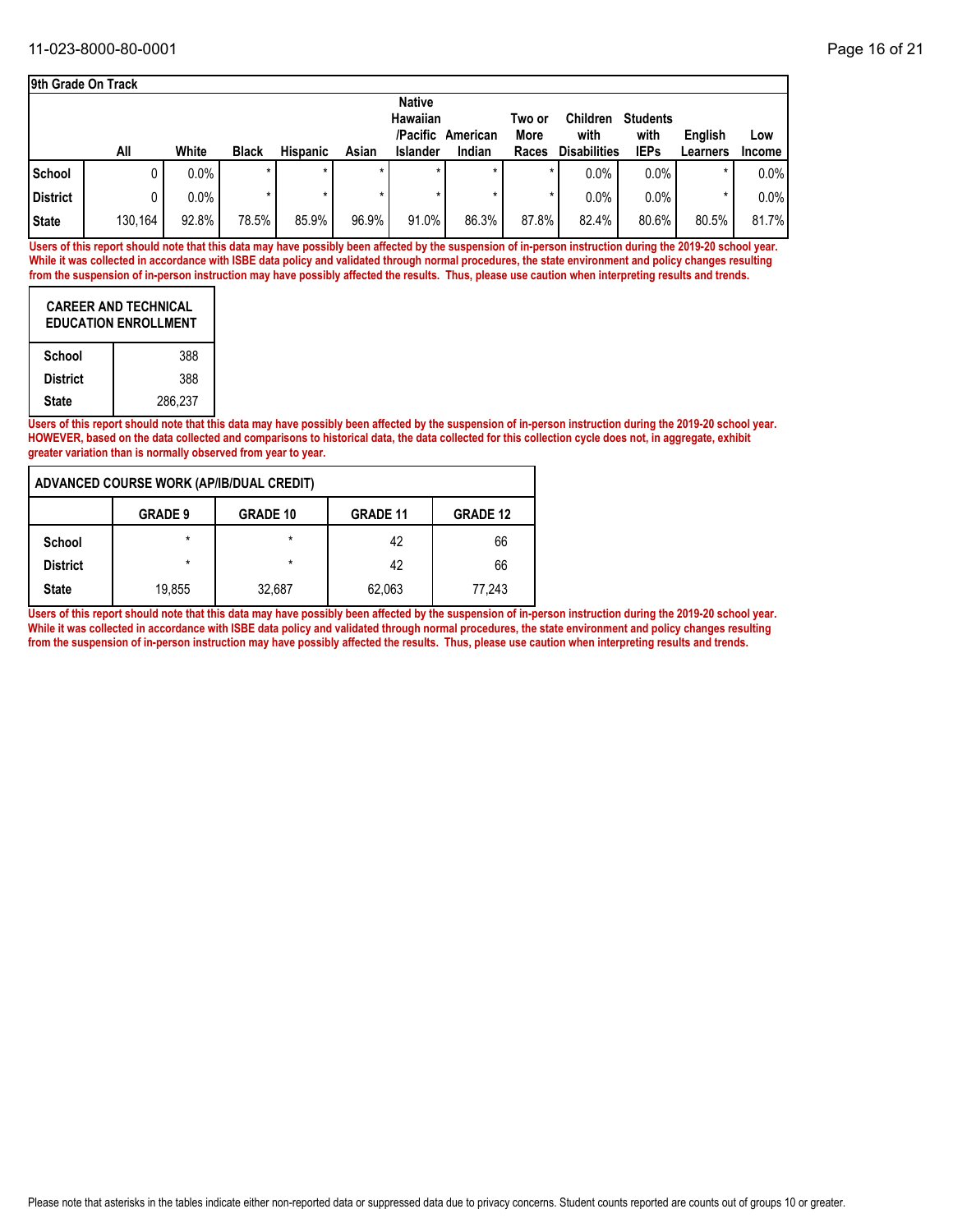|                      | ADVANCED PLACEMENT COURSE WORK   |                     |                    |                                                      |                   |                      |                          |                                                               |                     |                     |                                |                  |                    |
|----------------------|----------------------------------|---------------------|--------------------|------------------------------------------------------|-------------------|----------------------|--------------------------|---------------------------------------------------------------|---------------------|---------------------|--------------------------------|------------------|--------------------|
|                      |                                  |                     |                    | <b>ADVANCED PLACEMENT (AP)</b><br><b>COURSE WORK</b> |                   |                      |                          | <b>INTERNATIONAL BACCALAUREATE (IB)</b><br><b>COURSE WORK</b> |                     |                     | <b>DUAL CREDIT COURSE WORK</b> |                  |                    |
|                      |                                  | Grade9              | Grade10            | Grade11                                              | Grade12           | Grade9               | Grade10                  | Grade11                                                       | Grade12             | Grade9              | Grade10                        | Grade11          | Grade12            |
| All                  | School                           | $\star$             | $\star$            | 33                                                   | 27                | $^\star$             | $\star$                  | $\star$                                                       | $^\star$            | $\star$             |                                | 26               | 63                 |
|                      | <b>District</b>                  | $^\star$            | $^\star$           | 33                                                   | 27                | $\star$              | $\star$                  | $^\star$                                                      | $\star$             | $\star$             |                                | 26               | 63                 |
|                      | <b>State</b>                     | 14,877              | 27,199             | 46,708                                               | 53,642            | 263                  | 314                      | 2,827                                                         | 2,608               | 5,392               | 6,740                          | 19,846           | 38,017             |
| White                | School                           | $\star$<br>$\star$  | $\star$<br>$\star$ | 29                                                   | 26                | $\star$<br>$\star$   | $^\star$<br>$\star$      | $^\star$<br>$\star$                                           | $^\star$<br>$\star$ | $^\star$<br>$\star$ |                                | 23               | 61                 |
|                      | <b>District</b><br><b>State</b>  | 6,680               | 13,468             | 29<br>24,167                                         | 26<br>28,113      | 29                   | 36                       | 357                                                           | 356                 | 2,857               | 3,776                          | 23<br>12,960     | 61<br>23,702       |
| <b>Black</b>         | School                           | $\star$             |                    |                                                      | $\star$           | $\star$              | $\star$                  | $\star$                                                       | $\star$             | $\star$             |                                |                  |                    |
|                      | <b>District</b>                  | $\star$             | $\star$            | $\star$                                              | $\star$           | $\star$              | $\star$                  | $\star$                                                       | $\star$             | $^\star$            |                                |                  |                    |
|                      | <b>State</b>                     | 1,556               | 2,162              | 4,037                                                | 4,833             | 58                   | 93                       | 852                                                           | 789                 | 917                 | 844                            | 1,574            | 3,438              |
| Hispanic School      |                                  | $^\star$            | $\star$            | $\star$                                              | $\star$           | $\star$              | $\star$                  | $\star$                                                       | $\star$             | $\star$             |                                |                  |                    |
|                      | <b>District</b>                  |                     | $\star$            |                                                      | $\star$           | $\star$              | $\star$                  | $\star$                                                       | $\star$             | $\star$             |                                |                  |                    |
|                      | <b>State</b>                     | 3,906<br>$\star$    | 6,689              | 11,696                                               | 13,503<br>$\star$ | 154<br>$\star$       | 167<br>$^\star$          | 1,378<br>$^\star$                                             | 1,230<br>$\star$    | 1,153<br>$\star$    | 1,478                          | 3,504            | 7,448              |
| Asian                | School<br><b>District</b>        | $^\star$            | $\star$            | $\star$                                              | $\star$           | $\star$              | $\star$                  | $^\star$                                                      | $\star$             | $^\star$            |                                |                  |                    |
|                      | <b>State</b>                     | 2,157               | 3,836              | 5,093                                                | 5,325             | 17                   | 12                       | 190                                                           | 179                 | 279                 | 416                            | 1,127            | 2,114              |
| Native Hawaiian/     |                                  |                     |                    |                                                      |                   |                      |                          |                                                               |                     |                     |                                |                  |                    |
| Pacific Islander     |                                  |                     | $\star$            | $\star$                                              | $\star$           |                      |                          | $\star$                                                       | $\star$             | *                   |                                |                  |                    |
|                      | <b>School</b><br><b>District</b> | $\star$             | $\star$            | $\star$                                              | $\star$           |                      |                          | $\star$                                                       | $\star$             | $\star$             |                                |                  |                    |
|                      | <b>State</b>                     | 37                  | 36                 | 66                                                   | 61                | 1                    |                          | $\overline{2}$                                                | 3                   | 3                   |                                | 15               | 42                 |
| American Indian      |                                  |                     |                    |                                                      |                   |                      |                          |                                                               |                     |                     |                                |                  |                    |
|                      | School                           | $\star$             |                    |                                                      | $\star$           |                      |                          | $\star$                                                       |                     | *                   |                                |                  |                    |
|                      | <b>District</b>                  | $^\star$            |                    | $\star$                                              |                   |                      |                          | $\star$                                                       |                     | *                   |                                |                  | $\star$            |
|                      | <b>State</b>                     | 20                  | 64                 | 105                                                  | 104               | 0                    |                          | 8                                                             | 12                  | 10                  | 16                             | 34               | $77\,$             |
|                      | Two or More Races<br>School      | $^\star$            |                    | *                                                    | $\star$           | $\star$              |                          | $\star$                                                       | ×                   | *                   |                                |                  |                    |
|                      | <b>District</b>                  | $\star$             |                    |                                                      | $\star$           | $\star$              |                          | $\star$                                                       | $\star$             | $\star$             |                                |                  | $\star$            |
|                      | <b>State</b>                     | 521                 | 944                | 1,544                                                | 1,703             | 4                    | 4                        | 40                                                            | 39                  | 173                 | 203                            | 632              | 1,196              |
| <b>Children with</b> |                                  |                     |                    |                                                      |                   |                      |                          |                                                               |                     |                     |                                |                  |                    |
| <b>Disabilities</b>  | School                           | $\star$             |                    |                                                      | $\star$           | $\star$              |                          | $\star$                                                       | $\star$             | $\star$             |                                |                  |                    |
|                      | <b>District</b>                  | $\star$             |                    | $\star$                                              | $\star$           | $\star$              | *                        | $\star$                                                       | $\star$             | $^\star$            |                                |                  |                    |
|                      | <b>State</b>                     | 805                 | 1,511              | 2,887                                                | 3,710             | 18                   | 14                       | 228                                                           | 223                 | 668                 | 858                            | 2,094            | 3,838              |
| <b>IEP</b>           | School                           | $\star$             | $\star$            | $\star$<br>$\star$                                   | $\star$           | $\star$<br>$\star$   | $\star$                  | $\star$                                                       | $\star$<br>$^\star$ | $\star$             | $\star$                        | $\star$          | $\star$<br>$\star$ |
|                      | <b>District</b><br><b>State</b>  | $^\star$<br>152     | $^\star$<br>306    | 648                                                  | $\star$<br>1,124  | 3                    | $\star$<br>3             | $\star$<br>85                                                 | 88                  | $^\star$<br>485     | 571                            | $\star$<br>1,323 | 2,230              |
| Non IEP              | School                           | $^\star$            | $\star$            | 33                                                   | 26                | $\star$              | $\star$                  | $\star$                                                       | $^\star$            | $\star$             |                                | 26               | 62                 |
|                      | <b>District</b>                  | $\star$             |                    | 33                                                   | 26                | $\star$              | $\star$                  | $\star$                                                       | $\star$             | $\star$             |                                | 26               | 62                 |
|                      | <b>State</b>                     | 14,725              | 26,893             | 46,060                                               | 52,518            | 260                  | 311                      | 2,742                                                         | 2,520               | 4,907               | 6,169                          | 18,523           | 35,787             |
| EL.                  | School                           | $\star$             | $^\star$           | $\pmb{\star}$                                        | $\star$           | $\star$              | $\star$                  | $\star$                                                       | $\star$             | $\star$             |                                | $\star$          | $\star$            |
|                      | <b>District</b>                  | $\star$             | $^\star$           | $\pmb{\star}$                                        | $\star$           | $\star$              | $^\star$                 | $\star$                                                       | $\star$             | $\star$             |                                | $\star$          | $\star$            |
|                      | <b>State</b>                     | 174                 | 405                | 695                                                  | 1,046             | 8                    | 12                       | 88                                                            | 76                  | 276                 | 266                            | 489              | 850                |
| Non EL               | School                           | $^\star$<br>$\star$ | $\star$<br>$\star$ | 33<br>33                                             | 27<br>27          | $^\star$<br>$^\star$ | $^\star$<br>$\pmb{\ast}$ | $\star$<br>$\star$                                            | $\star$<br>$\star$  | $\star$<br>$\star$  |                                | 26<br>26         | 63<br>63           |
|                      | <b>District</b><br><b>State</b>  | 14,703              | 26,794             | 46,013                                               | 52,596            | 255                  | 302                      | 2,739                                                         | 2,532               | 5,116               | 6,474                          | 19,357           | 37,167             |
| Low Income           |                                  |                     |                    |                                                      |                   |                      |                          |                                                               |                     |                     |                                |                  |                    |
|                      | School                           | $^\star$            | $\star$            | $\pmb{\star}$                                        | $\star$           | $\star$              | $\star$                  | $\star$                                                       | $\star$             | $\star$             |                                | $\star$          | 13                 |
|                      | <b>District</b>                  | $\star$             |                    | $\star$                                              | $\star$           | $\star$              | $\star$                  | $\star$                                                       | $\star$             | $\star$             |                                | $\star$          | 13                 |
|                      | <b>State</b>                     | 4,122               | 6,746              | 11,929                                               | 16,202            | 150                  | 200                      | 1,546                                                         | 1,856               | 1,874               | 2,259                          | 5,742            | 11,597             |
| Non Low Income       | School                           | $^\star$            |                    | $27\,$                                               | 25                | $\star$              | $\star$                  | $\star$                                                       | $\star$             | *                   |                                | 20               | $50\,$             |
|                      | <b>District</b>                  |                     |                    | 27                                                   | 25                | $\star$              |                          | $\star$                                                       | $\star$             | *                   |                                | 20               | $50\,$             |
|                      | <b>State</b>                     | 10,755              | 20,453             | 34,779                                               | 37,440            | 113                  | 114                      | 1,281                                                         | 752                 | 3,518               | 4,481                          | 14,104           | 26,420             |

**Users of this report should note that this data may have possibly been affected by the suspension of in-person instruction during the 2019-20 school year. While it was collected in accordance with ISBE data policy and validated through normal procedures, the state environment and policy changes resulting from the suspension of in-person instruction may have possibly affected the results. Thus, please use caution when interpreting results and trends.**

Please note that asterisks in the tables indicate either non-reported data or suppressed data due to privacy concerns. Student counts reported are counts out of groups 10 or greater.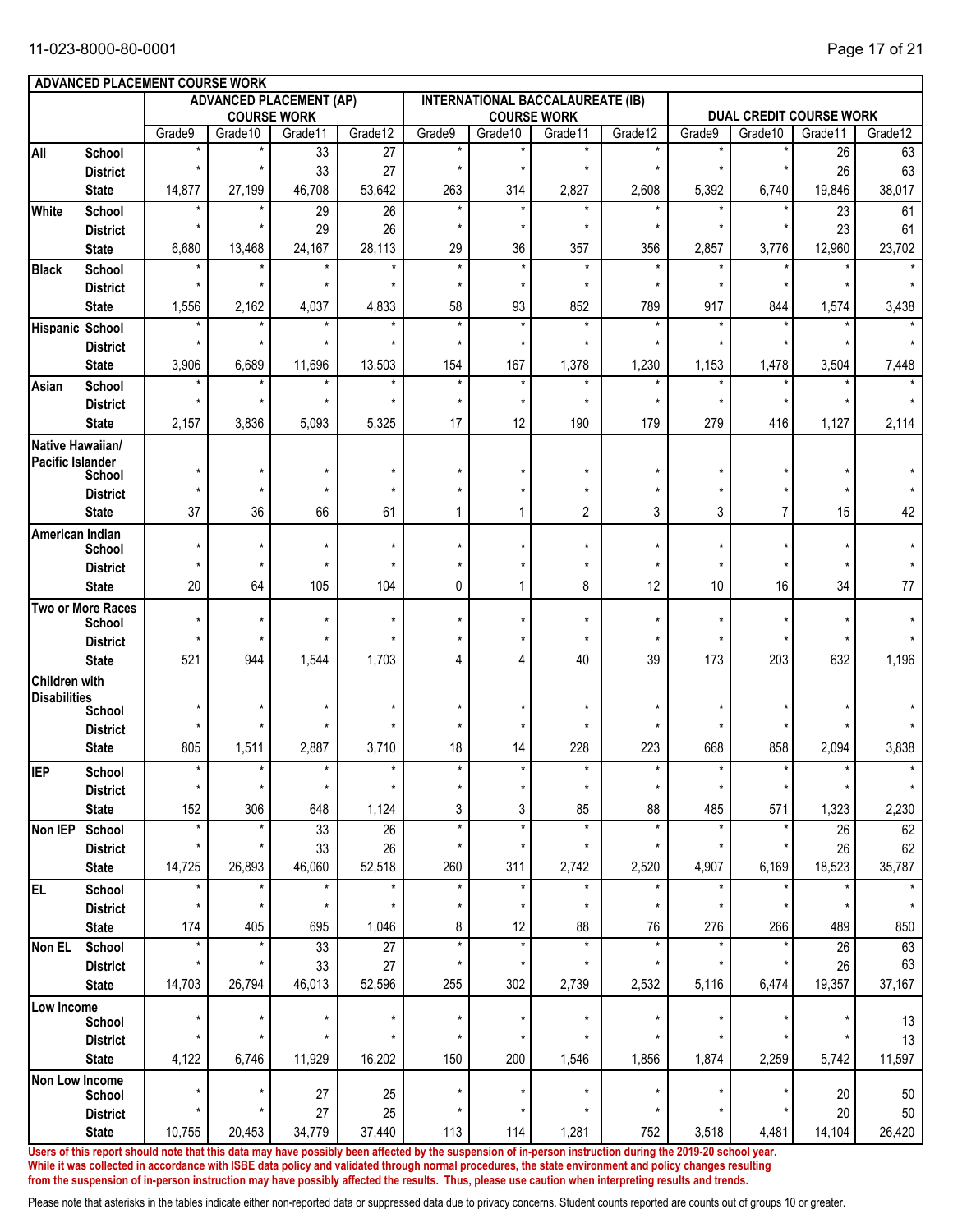#### 11-023-8000-80-0001 Page 18 of 21

Г

٦

|                 | ADVANCED PLACEMENT (AP) EXAMS |                        |                                  |                                       |  |  |  |  |  |  |  |
|-----------------|-------------------------------|------------------------|----------------------------------|---------------------------------------|--|--|--|--|--|--|--|
|                 | <b>GRADE 11</b>               |                        |                                  |                                       |  |  |  |  |  |  |  |
|                 | No. of AP Exams Taken         | No. of AP Exams Passed | <b>Took One or More AP Exams</b> | Passed One or More AP<br><b>Exams</b> |  |  |  |  |  |  |  |
| School          | 30                            |                        | 27                               |                                       |  |  |  |  |  |  |  |
| <b>District</b> | 30                            | 11                     | 27                               |                                       |  |  |  |  |  |  |  |
| <b>State</b>    | 152.218                       | 105,918                | 39,025                           | 29,462                                |  |  |  |  |  |  |  |

**Users of this report should note that this data may have possibly been affected by the suspension of in-person instruction during the 2019-20 school year. While it was collected in accordance with ISBE data policy and validated through normal procedures, the state environment and policy changes resulting from the suspension of in-person instruction may have possibly affected the results. Thus, please use caution when interpreting results and trends.**

| <b>RADE</b> |  |
|-------------|--|
|-------------|--|

|                 | UNAVE IZ              |                        |                                  |                                       |  |  |  |  |  |  |  |
|-----------------|-----------------------|------------------------|----------------------------------|---------------------------------------|--|--|--|--|--|--|--|
|                 | No. of AP Exams Taken | No. of AP Exams Passed | <b>Took One or More AP Exams</b> | Passed One or More AP<br><b>Exams</b> |  |  |  |  |  |  |  |
| School          |                       |                        |                                  |                                       |  |  |  |  |  |  |  |
| <b>District</b> |                       |                        |                                  |                                       |  |  |  |  |  |  |  |
| <b>State</b>    | 278,398               | 195.120                | 37,687                           | 30,599                                |  |  |  |  |  |  |  |

**Users of this report should note that this data may have possibly been affected by the suspension of in-person instruction during the 2019-20 school year. While it was collected in accordance with ISBE data policy and validated through normal procedures, the state environment and policy changes resulting from the suspension of in-person instruction may have possibly affected the results. Thus, please use caution when interpreting results and trends.**

| <b>IPOSTSECONDARY ENROLLMENT 12 MONTH</b> |         |                                                          |                |         |         |         |  |  |  |  |  |
|-------------------------------------------|---------|----------------------------------------------------------|----------------|---------|---------|---------|--|--|--|--|--|
|                                           |         |                                                          |                |         |         |         |  |  |  |  |  |
|                                           |         | <b>Public</b>                                            | <b>Private</b> |         |         |         |  |  |  |  |  |
|                                           | All     | <b>Institution Institution</b><br>< 2 Yr<br>4 Yr<br>2 Yr |                |         |         |         |  |  |  |  |  |
| School                                    | $\star$ | $\star$                                                  | $\star$        | $\star$ | $\star$ | $\star$ |  |  |  |  |  |
| <b>District</b>                           | $\star$ | $\star$                                                  | $\star$        | *       | $\star$ | $\star$ |  |  |  |  |  |
| <b>State</b>                              | 70.3%   | 53.5%                                                    | 16.8%          | 40.6%   | 29.8%   | 0.0%    |  |  |  |  |  |

| <b>IPOSTSECONDARY ENROLLMENT 16 MONTH</b> |         |                                                 |                |         |         |         |  |  |  |  |
|-------------------------------------------|---------|-------------------------------------------------|----------------|---------|---------|---------|--|--|--|--|
|                                           | All     | <b>Public</b><br><b>Institution Institution</b> | <b>Private</b> | 4 Yr    | 2 Yr    | < 2 Yr  |  |  |  |  |
| School                                    | $\star$ | $\star$                                         | $\star$        | $\star$ | $\star$ | $\star$ |  |  |  |  |
| <b>District</b>                           | $\star$ | $\star$                                         | $\star$        | *       | *       | $\star$ |  |  |  |  |
| <b>State</b>                              | 71.0%   | 54.2%                                           | 16.9%          | 40.7%   | 30.3%   | 0.0%    |  |  |  |  |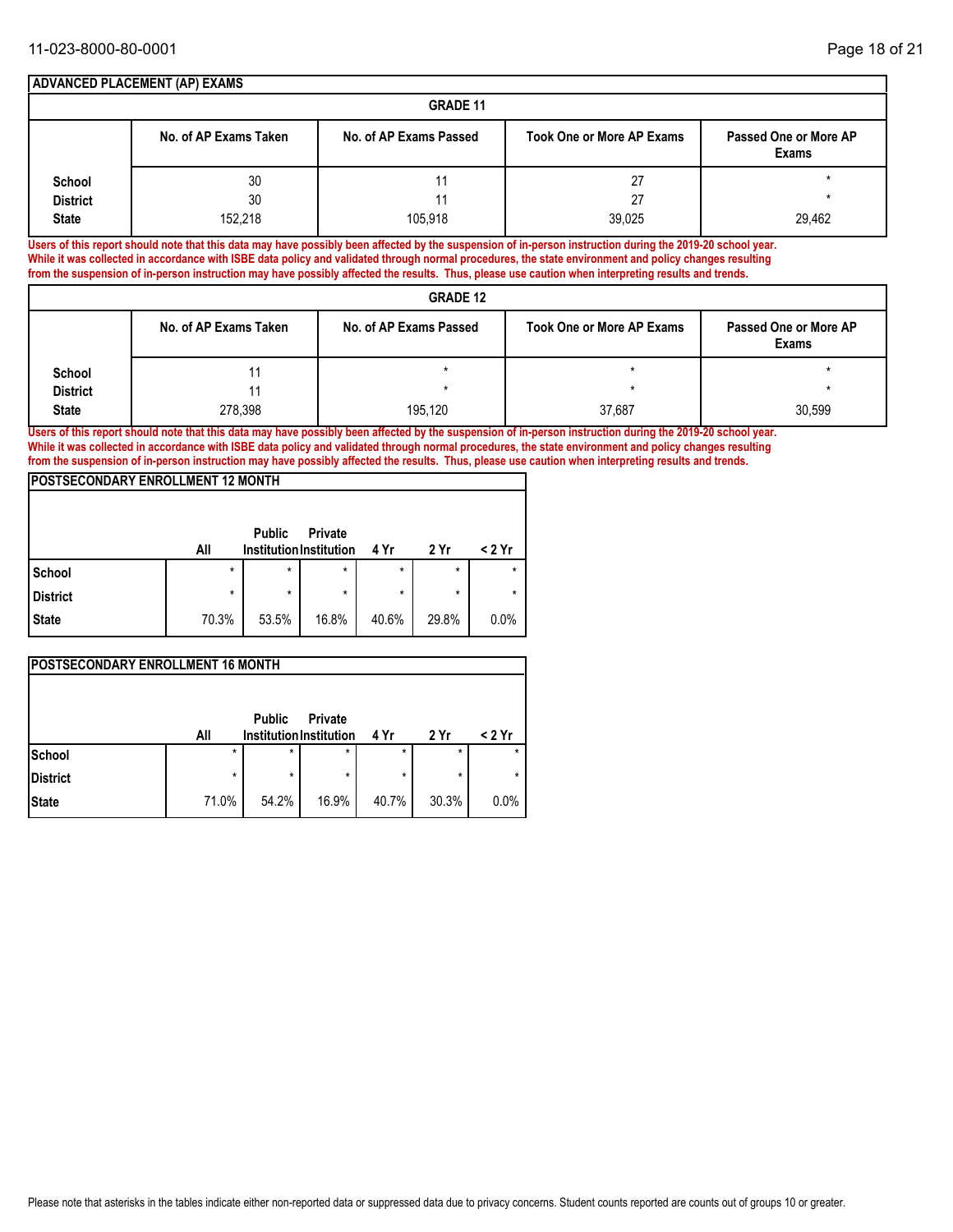г

|                 | <b>HIGH SCHOOL 4-YEAR GRADUATION RATE (Demographics)</b> |       |        |                  |              |                 |         |                                                                 |                    |                             |  |  |  |
|-----------------|----------------------------------------------------------|-------|--------|------------------|--------------|-----------------|---------|-----------------------------------------------------------------|--------------------|-----------------------------|--|--|--|
|                 |                                                          |       | Gender | Race / Ethnicity |              |                 |         |                                                                 |                    |                             |  |  |  |
|                 | All                                                      | Male  | Female | White            | <b>Black</b> | <b>Hispanic</b> | Asian   | <b>Native</b><br><b>Hawaiian</b><br>/Pacific<br><b>Islander</b> | American<br>Indian | Two or<br><b>More Races</b> |  |  |  |
| School          | 84.5%                                                    | 83.0% | 86.4%  | 85.0%            | $\star$      | $\star$         | $\star$ |                                                                 | $\star$            | $\star$                     |  |  |  |
| <b>District</b> | 84.5%                                                    | 83.0% | 86.4%  | 85.0%            | $\star$      | $\star$         | $\star$ | $\star$                                                         | $\star$            | $\star$                     |  |  |  |
| <b>State</b>    | 88.0%                                                    | 85.6% | 90.5%  | 91.5%            | 79.9%        | 85.5%           | 94.5%   | 89.4%                                                           | 80.0%              | 85.7%                       |  |  |  |

**Users of this report should note that this data may have possibly been affected by the suspension of in-person instruction during the 2019-20 school year. While it was collected in accordance with ISBE data policy and validated through normal procedures, the state environment and policy changes resulting from the suspension of in-person instruction may have possibly affected the results. Thus, please use caution when interpreting results and trends.**

|                 | HIGH SCHOOL 4-YEAR GRADUATION RATE (Demographics Continued) |                                        |                      |                      |                 |                |                     |          |  |  |  |  |
|-----------------|-------------------------------------------------------------|----------------------------------------|----------------------|----------------------|-----------------|----------------|---------------------|----------|--|--|--|--|
|                 | <b>Children</b><br>with<br><b>Disabilities</b>              | <b>Students</b><br>with<br><b>IEPs</b> | English<br>Learnersl | Low<br><b>Income</b> | <b>Homeless</b> | <b>Migrant</b> | Youth<br>In<br>Care | Military |  |  |  |  |
| School          | 100.0%                                                      | 75.0%                                  | $\star$              | 77.6%                | 63.2%           | $\star$        | $\star$             |          |  |  |  |  |
| <b>District</b> | 100.0%                                                      | 75.0%                                  | $\star$              | 77.6%                | 63.2%           | $\star$        | $\star$             |          |  |  |  |  |
| <b>State</b>    | 81.3%                                                       | 74.0%                                  | 76.5%                | 82.0%                | 74.0%           | 67.9%          | 52.4%               | 52.4%    |  |  |  |  |

**Users of this report should note that this data may have possibly been affected by the suspension of in-person instruction during the 2019-20 school year. While it was collected in accordance with ISBE data policy and validated through normal procedures, the state environment and policy changes resulting from the suspension of in-person instruction may have possibly affected the results. Thus, please use caution when interpreting results and trends.**

**HIGH SCHOOL 5-YEAR GRADUATION RATE (Demographics)**

| Gender          |       |       |        |       | Race / Ethnicity |                 |         |                                                          |                    |                             |  |
|-----------------|-------|-------|--------|-------|------------------|-----------------|---------|----------------------------------------------------------|--------------------|-----------------------------|--|
|                 | All   | Male  | Female | White | <b>Black</b>     | <b>Hispanic</b> | Asian   | <b>Native</b><br>Hawaiian<br>/Pacific<br><b>Islander</b> | American<br>Indian | Two or<br><b>More Races</b> |  |
| School          | 93.7% | 90.8% | 96.8%  | 94.1% | $\star$          | $\star$         | $\star$ |                                                          |                    | $\star$                     |  |
| <b>District</b> | 93.7% | 90.8% | 96.8%  | 94.1% | $\star$          | *               | $\star$ |                                                          |                    |                             |  |
| <b>State</b>    | 88.4% | 86.0% | 90.9%  | 92.0% | 80.2%            | 85.6%           | 95.3%   | 87.1%                                                    | 78.8%              | 88.5%                       |  |

**Users of this report should note that this data may have possibly been affected by the suspension of in-person instruction during the 2019-20 school year. While it was collected in accordance with ISBE data policy and validated through normal procedures, the state environment and policy changes resulting from the suspension of in-person instruction may have possibly affected the results. Thus, please use caution when interpreting results and trends.**

| <b>HIGH SCHOOL 5-YEAR GRADUATION RATE (Demographics Continued)</b> |                                         |                                        |                     |                      |                 |                |                      |                 |  |
|--------------------------------------------------------------------|-----------------------------------------|----------------------------------------|---------------------|----------------------|-----------------|----------------|----------------------|-----------------|--|
|                                                                    | <b>Children</b><br>with<br>Disabilities | <b>Students</b><br>with<br><b>IEPs</b> | English<br>Learners | Low<br><b>Income</b> | <b>Homeless</b> | <b>Migrant</b> | Youth<br>In.<br>Care | <b>Military</b> |  |
| School                                                             | 90.9%                                   | 80.0%                                  | $\star$             | 91.8%                | 88.9%           | $\star$        | $\star$              | $\star$         |  |
| <b>District</b>                                                    | 90.9%                                   | 80.0%                                  | $\star$             | 91.8%                | 88.9%           | $\star$        | $\star$              | $\star$         |  |
| <b>State</b>                                                       | 85.7%                                   | 75.1%                                  | 78.1%               | 82.1%                | 74.5%           | 73.3%          | 65.2%                | 65.2%           |  |

**Users of this report should note that this data may have possibly been affected by the suspension of in-person instruction during the 2019-20 school year. While it was collected in accordance with ISBE data policy and validated through normal procedures, the state environment and policy changes resulting from the suspension of in-person instruction may have possibly affected the results. Thus, please use caution when interpreting results and trends.**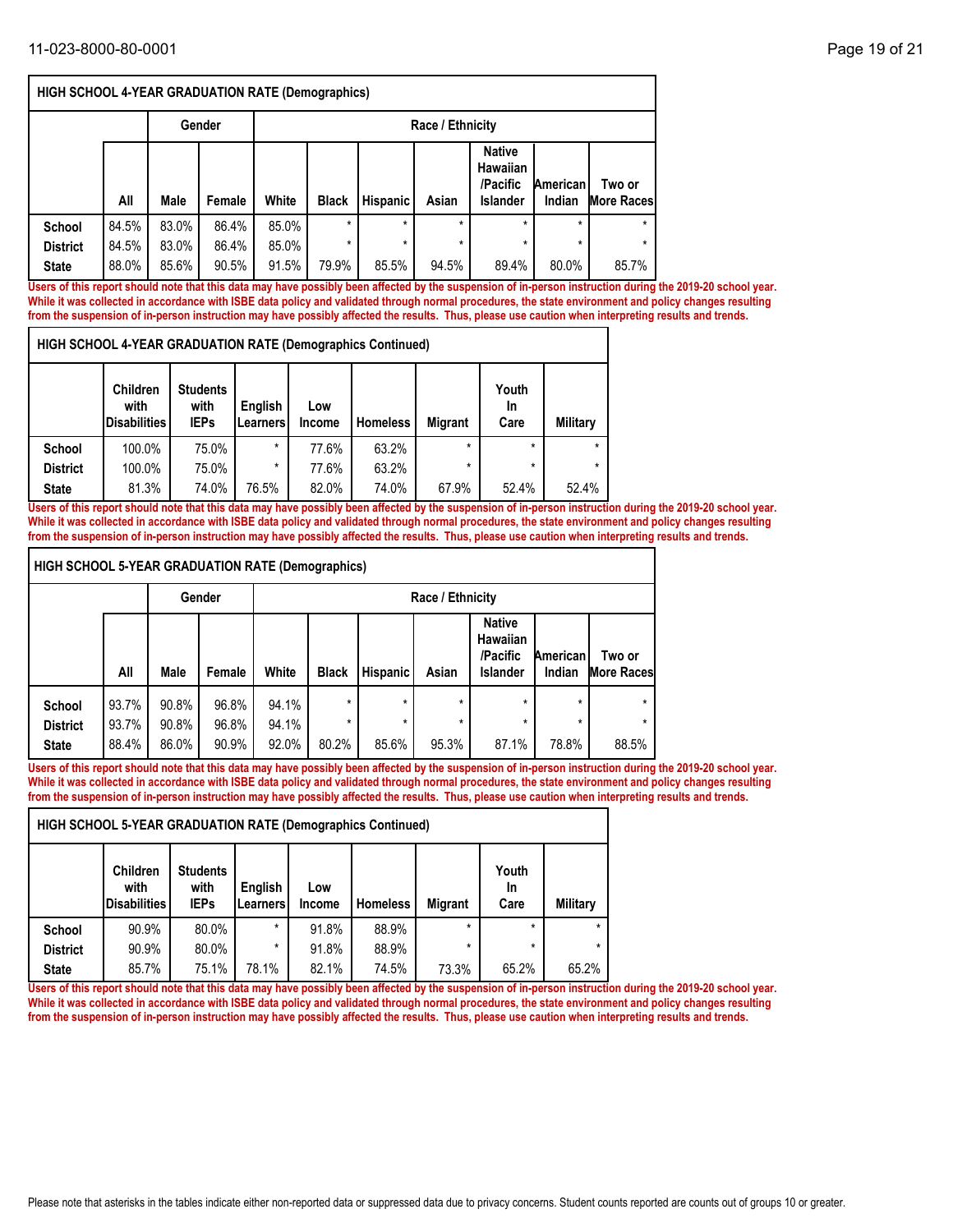| <b>HIGH SCHOOL 6-YEAR GRADUATION RATE (Demographics)</b> |       |       |        |                  |              |          |         |                                                          |                    |                             |
|----------------------------------------------------------|-------|-------|--------|------------------|--------------|----------|---------|----------------------------------------------------------|--------------------|-----------------------------|
| Gender                                                   |       |       |        | Race / Ethnicity |              |          |         |                                                          |                    |                             |
|                                                          | All   | Male  | Female | White            | <b>Black</b> | Hispanic | Asian   | <b>Native</b><br>Hawaiian<br>/Pacific<br><b>Islander</b> | American<br>Indian | Two or<br><b>More Races</b> |
| School                                                   | 87.4% | 84.5% | 90.3%  | 87.8%            |              | $\star$  | $\star$ | $\star$                                                  | $\star$            | $\star$                     |
| <b>District</b>                                          | 87.4% | 84.5% | 90.3%  | 87.8%            | $\star$      | $\star$  | *       | $\star$                                                  | $\star$            |                             |
| <b>State</b>                                             | 88.2% | 85.8% | 90.6%  | 92.2%            | 79.4%        | 84.9%    | 95.4%   | 85.6%                                                    | 84.1%              | 87.1%                       |

**Users of this report should note that this data may have possibly been affected by the suspension of in-person instruction during the 2019-20 school year. While it was collected in accordance with ISBE data policy and validated through normal procedures, the state environment and policy changes resulting from the suspension of in-person instruction may have possibly affected the results. Thus, please use caution when interpreting results and trends.**

| HIGH SCHOOL 6-YEAR GRADUATION RATE (Demographics Continued) |                                                |                                        |                            |                      |                 |                |                     |          |  |
|-------------------------------------------------------------|------------------------------------------------|----------------------------------------|----------------------------|----------------------|-----------------|----------------|---------------------|----------|--|
|                                                             | <b>Children</b><br>with<br><b>Disabilities</b> | <b>Students</b><br>with<br><b>IEPs</b> | English<br><b>Learners</b> | Low<br><b>Income</b> | <b>Homeless</b> | <b>Migrant</b> | Youth<br>In<br>Care | Military |  |
|                                                             | $\star$                                        |                                        |                            |                      |                 |                |                     |          |  |
| School                                                      |                                                | 70.0%                                  | $\star$                    | 82.4%                | 78.3%           | $\star$        |                     |          |  |
| <b>District</b>                                             | $\star$                                        | 70.0%                                  | $\star$                    | 82.4%                | 78.3%           | $\star$        |                     |          |  |

**Users of this report should note that this data may have possibly been affected by the suspension of in-person instruction during the 2019-20 school year. While it was collected in accordance with ISBE data policy and validated through normal procedures, the state environment and policy changes resulting from the suspension of in-person instruction may have possibly affected the results. Thus, please use caution when interpreting results and trends.**

| <b>DROPOUT RATE</b> |      |      |        |                  |              |                 |         |                                                                 |                    |        |                                                                                                     |      |                      |                      |
|---------------------|------|------|--------|------------------|--------------|-----------------|---------|-----------------------------------------------------------------|--------------------|--------|-----------------------------------------------------------------------------------------------------|------|----------------------|----------------------|
|                     |      |      | Gender | Race / Ethnicity |              |                 |         |                                                                 |                    |        |                                                                                                     |      |                      |                      |
|                     | All  | Male | Female | White            | <b>Black</b> | <b>Hispanic</b> | Asian   | <b>Native</b><br><b>Hawaiian</b><br>/Pacific<br><b>Islander</b> | American<br>Indian | Two or | <b>Children</b><br><b>Students</b><br>with<br>with<br><b>IEPs</b><br><b>More Races Disabilities</b> |      | English<br>Learnersl | Low<br><b>Income</b> |
| School              | 5.3% | 6.5% | 4.2%   | 4.8%             |              | $\star$         | $\star$ |                                                                 |                    | 4.8%   | 4.2%                                                                                                | 4.3% |                      | $6.6\%$              |
| <b>District</b>     | 5.3% | 6.5% | 4.2%   | 4.8%             |              | $\star$         | $\star$ | *                                                               |                    | 4.8%   | 2.8%                                                                                                | 4.3% |                      | 6.6%                 |
| <b>State</b>        | 3.5% | 3.9% | 3.0%   | 2.5%             | 6.2%         | 3.8%            | 1.4%    | 4.0%                                                            | 5.3%               | 4.0%   | 2.5%                                                                                                | 3.8% | 1.4%                 | 5.5%                 |

**Users of this report should note that this data may have been affected by the suspension of in-person instruction during the 2019-20 school year. It was collected in accordance with ISBE data policy and validated through normal procedures but the state environment and policy changes resulting from the suspension of in-person instruction may have affected the results. Please use caution when interpreting results and trends.**